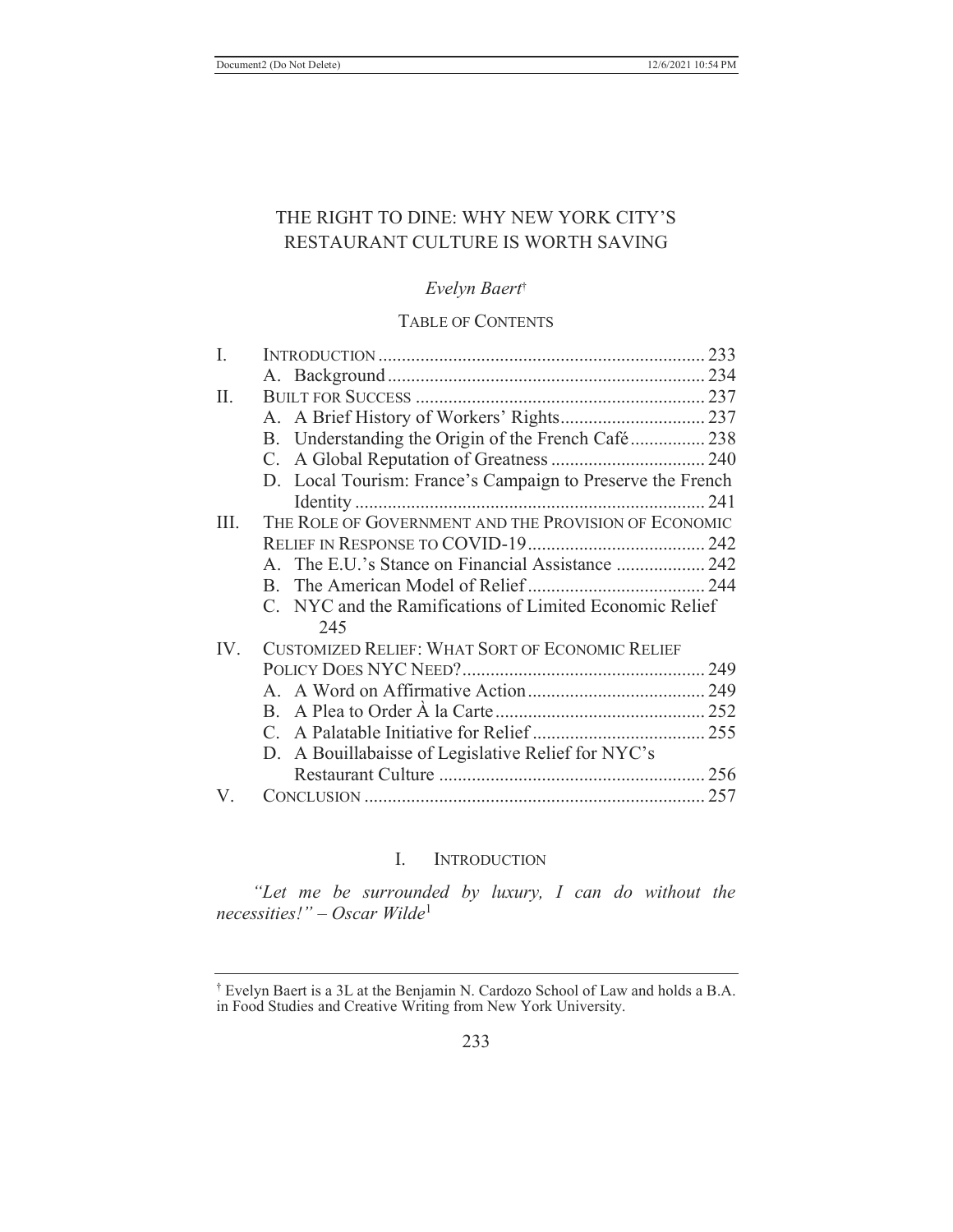Like a well-trained hostess, I would like to begin this discourse with an *amuse-bouche*. It is only fair that I cleanse your palate with an anecdote that concerns food and conversation. A fine small meal, a snack per se, a mist of fondness, a drizzle of hedonism, and notes of gastronomic pleasure. In some ways this is not really a story at all but an exchange which reads,

Not for tonight, or Thanksgiving, but we need to make shrimp scampi again.

Lashings of garlic, cracked pepper, a healthy pour of white wine.

Served with some thick crusty bread.

And extra Parmesan.

The point of this exchange is simple: in just a few words, you are invited to join a meal, bearing hope, texture, and promise. The joy from such a meal as this, while only imagined, finds its substance in the memory of past meals, culminating in a universal truth: food is music for the soul.

#### *A. Background*

Paris and New York City ("NYC") are two cities with reputations for the best food, served by the world's best restaurants. Without food, their identities lack an essential ingredient of their definition.<sup>2</sup> Even before the coronavirus pandemic, the restaurant industry in the United States ("U.S.") and in France started to feel strained. In the U.S., restaurant culture felt the heat of demands for social justice as industry workers began to expose deep-seeded issues in their work environments.<sup>3</sup> In France, there was concern about how the European "café"4 could remain socially relevant in the face of industrial

<sup>1</sup> GOOD READS, https://www.goodreads.com/quotes/608782-let-me-besurrounded-by-luxury-i-can-do-without (last visited Jan. 13, 2021).

<sup>2</sup> Lucy Williamson, *Coronavirus: Paris Returns to Cafe Life With New Normal*, BBC (June 6, 2020), https://www.bbc.com/news/world-europe-52935145; Ben Yakas, *NYC Restaurant Industry Implores City & State for Immediate Plan On Resuming Indoor Dining*, GOTHAMIST (Aug. 19, 2020), https://gothamist.com/food/nyc-restaurant-industry-implores-city-state-immediateplan-resuming-indoor-dining.

<sup>3</sup> Eater Staff, *America's Restaurants Are Worth Saving. Here's How.*, EATER (Sept. 1, 2020), https://www.eater.com/21395619/americas-restaurants-are-worthsaving-heres-how.

<sup>4</sup> Throughout the course of this paper I will use the term "café" according to its broader definition as an eating and drinking establishment, serving more than just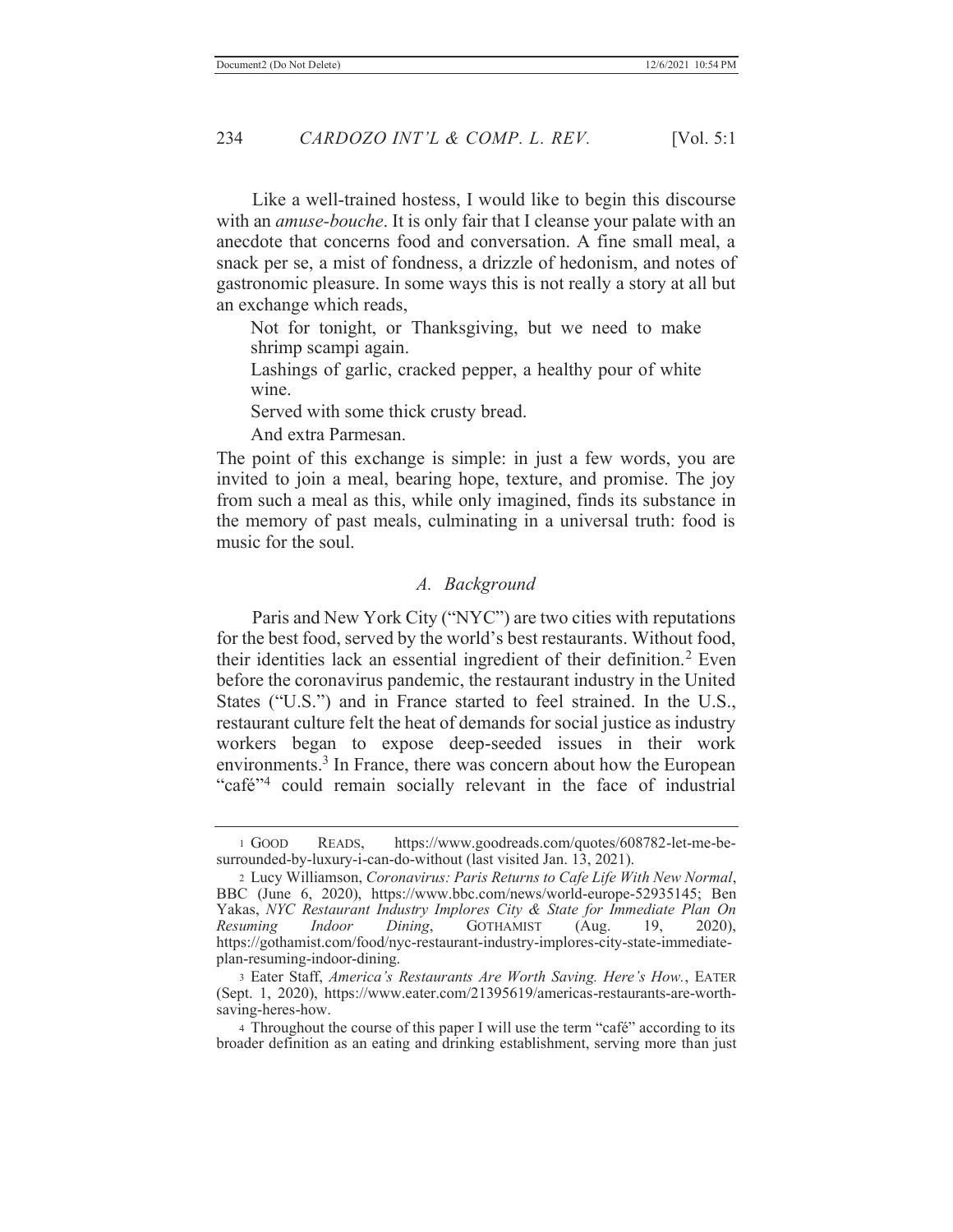changes.<sup>5</sup> Then, the COVID-19 pandemic hit. With mandatory lockdowns and stay-at-home orders in place, the restaurant industry's resilience was thoroughly tested. In NYC, however, the impact of the pandemic went beyond financial strain on small businesses. It threatened the identity of a city once acclaimed for its art, its music, and, above all, its food.

In Paris, the need to preserve cafés is connected to a cultural understanding that the café is an "important" and "essential" part of life.<sup>6</sup> This intense belief is mutual amongst fellow Parisians.<sup>7</sup> Due to the pandemic, cafés were required to temporarily shutter their windows as the French government took charge to contain the spread of the virus.<sup>8</sup> On the other hand, restaurants in NYC remained open throughout the entirety of intermittent lockdown periods because they were considered essential businesses.<sup>9</sup> Although this was better than being unemployed for some restaurant workers,<sup>10</sup> others were put in a position where they were asked to choose between their own health and safety, and their employer's eligibility for government-issued  $loans.<sup>11</sup>$ 

The Paycheck Protection Program ("PPP") required restaurants to keep a majority of their staff on payroll in order to be eligible for

6 John Irish & Noemie Olive, *'We Need a Social Life' — French Stick to Cafe Culture Despite Coronavirus*, REUTERS (Mar. 13, 2020, 1:05 PM), https://www.reuters.com/article/us-health-coronavirus-france-cafes/we-need-asocial-life-french-stick-to-cafe-culture-despite-coronavirus-idUSKBN2102R7.

<sup>7</sup> *Id.* In this article, the journalist goes so far as to say, "The city without cafes is like a house without walls or the sky without stars: It cannot stand, and it just does not shine as bright." This statement captures the French sentiment about cafés and their irreplaceable role in daily life.

<sup>8</sup> *Covid-19: Soutien aux Entreprises Parisiennes*, PARIS (Nov. 26, 2020), https://www.paris.fr/pages/coronavirus-soutien-aux-entreprises-parisiennes-7678.

<sup>9</sup> *Governor Cuomo Issues Guidance on Essential Services Under the 'New York State on PAUSE' Executive Order*, NEW YORK STATE OFF. GOVERNOR (Mar. 20, 2020), https://www.governor.ny.gov/news/governor-cuomo-issues-guidanceessential-services-under-new-york-state-pause-executive-order.

<sup>10</sup> *See generally, e.g.,* Coronavirus Aid, Relief, and Economic Security Act, 15 U.S.C. §§ 9001-9141 (2020).

11 Elazar Sontag, *Is the Government Just Going to Watch the Restaurant Industry Die*, EATER (Aug. 28, 2020), https://www.eater.com/21401244/the-restaurantindustry-is-in-desperate-need-of-a-federal-bailout.

coffee. *See Café*, BRITANNICA, https://www.britannica.com/topic/cafe-eating-anddrinking-establishment (last visited Jan. 14, 2021).

<sup>5</sup> Noemie Bisserbe, *France Says Au Revoir to the Cafe*, WALL ST. J. (Feb. 7, 2020, 11:13 AM), https://www.wsj.com/articles/france-says-au-revoir-to-the-cafe-11581091992.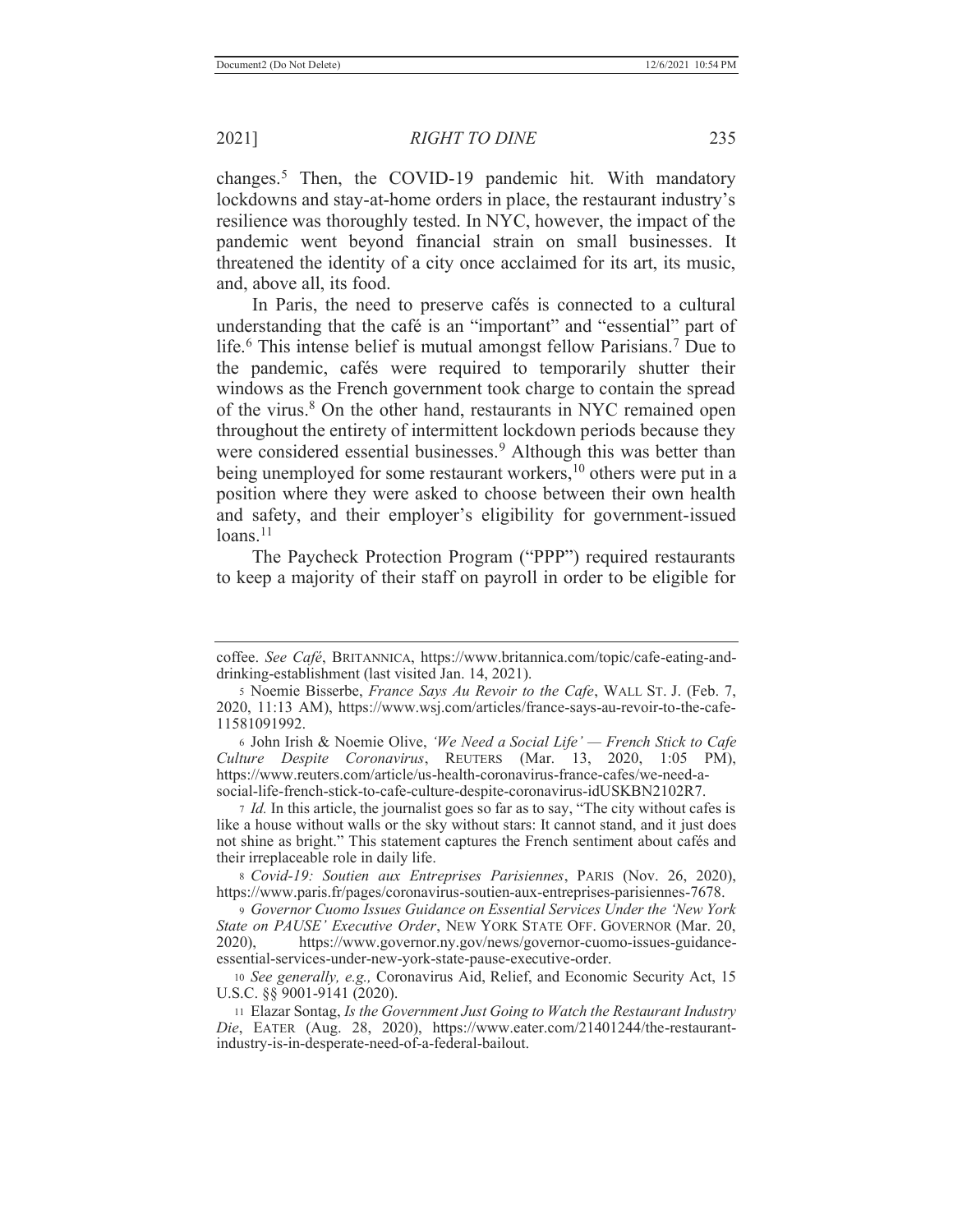loans.<sup>12</sup> This type of condition-based aid put restaurants in a complicated position; specifically, the staff were not free to look for new employment, as the restaurants then risked losing eligibility for the PPP loans.13 While the economic outlook for Parisian cafés and restaurants is far from perfect, there is still a sense that Parisians are willing to work together to ensure the best possible result.<sup>14</sup> More importantly, however, both the European Union ("E.U.") and the French government took the necessary steps to implement regulations to mitigate the strain of unemployment during the height of the pandemic.15 The same cannot be said for the U.S., or NYC.

This Note will argue that NYC's restaurant culture should be valued as highly as Paris's. The measures taken by state and local governments to provide a solution for the impending failure of hundreds of restaurants should be revised not only to help restaurateurs avoid closure, but also to bring back the aesthetic of a city with an appreciation for a lifestyle nourished by rich dining experiences. This Note will highlight shortcomings in the laws currently in place in New York and will provide potential solutions that mirror the laws in France. This Note will conclude with a discussion of how New York could design a legal "toolbox" to properly address this issue by following in France's footsteps.

I will begin by examining the history of workers' rights in France, as the French dedication to ensuring that its citizens' needs are protected provides a valuable juxtaposition to the American view of workers' rights. Next, I will provide an in-depth overview of the history of the French café, coupled with a brief history of how French food garnered a reputation as the best food in the world. This Note will then proceed with a discussion of the measures put in place to deal with the impact of the coronavirus on the French dining culture. After laying out the European legal measures for handling the financial

14 Williamson, *supra* note 2.

establishment of SURE is a further tangible expression of Union solidarity, whereby the Member States agree to support each other through the Union by making additional financial resources available through loans.").

<sup>12</sup> *Id.*

<sup>13</sup> *Id.*

<sup>15</sup> Council Regulation 2020/672 of May 19, 2020, On the Establishment of a European Instrument for Temporary Support to Mitigate Unemployment Risks in an Emergency (SURE) Following the COVID-19 Outbreak, 2020 O.J. (L 159); *SURE: The European Instrument for Temporary Support to Mitigate Unemployment Risks in an Emergency (SURE)*, EUR. COMM'N, https://ec.europa.eu/info/businesseconomy-euro/economic-and-fiscal-policy-coordination/financial-assistanceeu/funding-mechanisms-and-facilities/sure\_en (last visited Jan. 13, 2021) ("The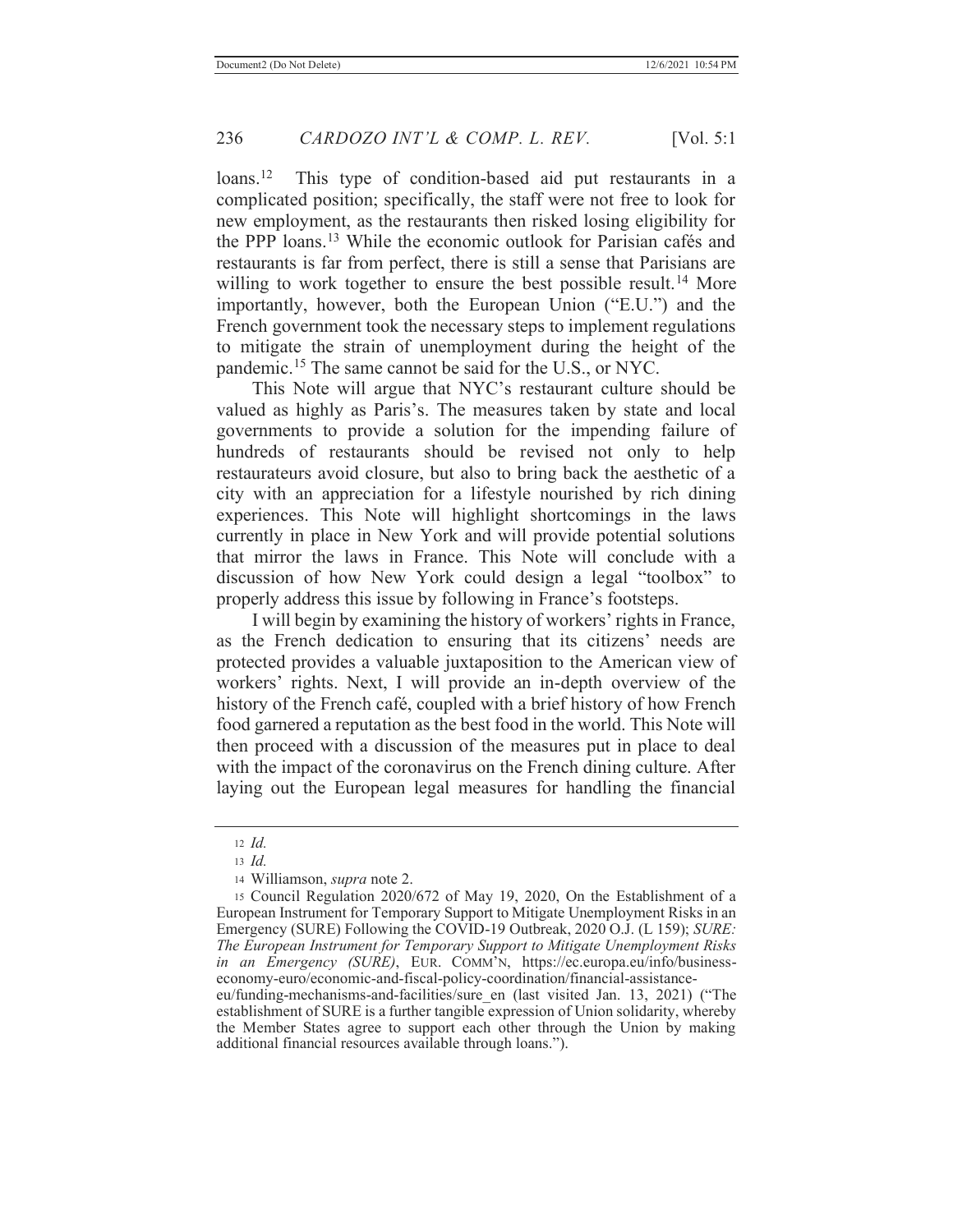2021] *RIGHT TO DINE* 237

impact of business shutdowns caused by the coronavirus, I will review Governor Cuomo's efforts to protect the health of New Yorkers during the pandemic. Finally, I will discuss my proposal for long-term efforts to restore NYC to the vibrant city it once was; steeped in appreciation for the aesthetic and alimentary, gourmet and gastronomic plenitude of cuisine. Linking Paris, NYC, and the restaurant industry in both cities, I will discuss implementing a support regime for restaurants which goes beyond providing a simple relief package for adapting to a new "normal" of periods with constant business interruption. Through this Note, I hope to demonstrate why New York should take substantive measures to not only sustain what is left of the restaurant scene in NYC, but also to invest in the revivification of its identity.

# II. BUILT FOR SUCCESS

#### *A. A Brief History of Workers' Rights*

From the perspective of protecting workers' health, the lockdown measures in France align with the Country's dedication to ensuring a safe work environment, a concept which takes precedence over other social values. The preamble of the French Constitution lays out the relationship between the government and the rights of the citizen, stating, "to the end that the demands of the citizens, founded henceforth on simple and incontestable principles, may always be directed toward the maintenance of the Constitution and happiness of all."16 In furtherance of this goal, employment status in France covers employees who are under a contract of employment, agency workers, the self-employed, and independent contractors.17 As a result, the scope of employment benefits (i.e., minimum wage, restrictions on working time, holiday entitlement, illness and injury of employees, and statutory rights of parents and caretakers) is not limited to salaried employees.18

Even before the coronavirus pandemic led to forced business closures on a level never experienced before, the concepts of unemployment benefits that matched workers' salaries, universal

<sup>16</sup> CONSEIL CONSTITUTIONNEL, DECLARATION OF HUMAN AND CIVIC RIGHTS OF 26 AUGUST 1789, https://www.conseilconstitutionnel.fr/sites/default/files/as/root/bank\_mm/anglais/cst2.pdf.

<sup>17</sup> Joël Grangé, *Employment and Employee Benefits in France: Overview*, THOMSON REUTERS (Jan. 1, 2019), https://uk.practicallaw.thomsonreuters.com/0- 503-0054.

<sup>18</sup> *Id.*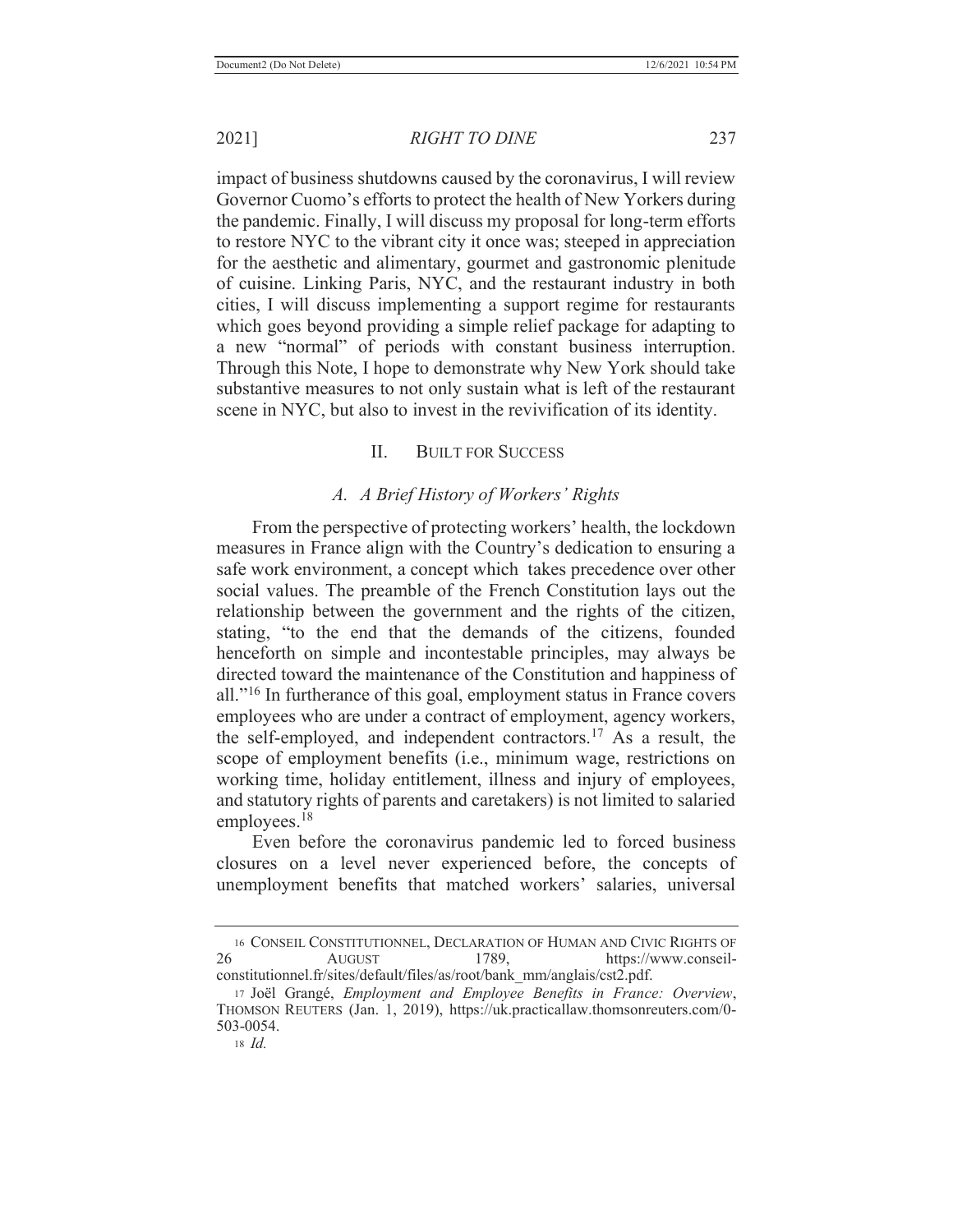health care, and industry-specific relief funds used to prepare for emergency situations were not novel ideas. In fact, these concepts already existed in French employment laws.19 As a result, when the French government instituted lockdown measures that included restaurant and café closures, the French were frustrated by this disruption to their daily routines.<sup>20</sup>

In contrast, the U.S. Constitution does not hold the government affirmatively responsible for the welfare of its citizens.<sup>21</sup> This is different from the approach taken by many European countries, including France, in which the national constitution recognizes a state's obligation to provide welfare services to individuals.<sup>22</sup> The 1791 French Constitution prescribed specific governmental welfare obligations; for example, the State was expected to "provide work for the able-bodied poor who may not have been able to obtain it for themselves."23 The benefit of enumerated governmental welfare obligations is most obvious during a time such as this, when employment interruptions are necessary for the protection of citizens.

# *B. Understanding the Origin of the French Café*

Dining is a critical and irreplaceable social space for the exchange of ideas.24 This quality can be traced to the origin of the French café as a predominantly political space intended for conversation and the exchange of ideas and beliefs that were otherwise better left unsaid for the sake of peaceful interaction.25 Intellectuals like Voltaire, Rousseau, and Diderot visited cafés to discuss their revelations; be they personal, theoretical, or even physiological.26 The cafés were viewed as places of freedom and privilege, ranging from ornate and

<sup>19</sup> *Id.*

<sup>20</sup> PARIS, *supra* note 8.

<sup>21</sup> *See* NORMAN DORSEN, MICHEL ROSENFELD, ANDRAS SAJO, SUSANNE BAER, & SUSANNA MANCINI., COMPARATIVE CONSTITUTIONALISM: CASES AND MATERIALS 1401 (3d ed. 2016).

<sup>22</sup> *Id.*

<sup>23</sup> *Id.* at 1398.

<sup>24</sup> Thierry Rigogne, *The Creation of the French Café in Myth and History*, Clark Quarterly Lecture, UCLA (Feb. 21, 2013), http://www.1718.ucla.edu/events/quarterly-rigogne/.

<sup>25</sup> Tara Sivamani, *The French Café*, NCSU, https://faculty.chass.ncsu.edu/marchi/fl\_216/French%20Cafes.pdf (last visited Jan. 13, 2021).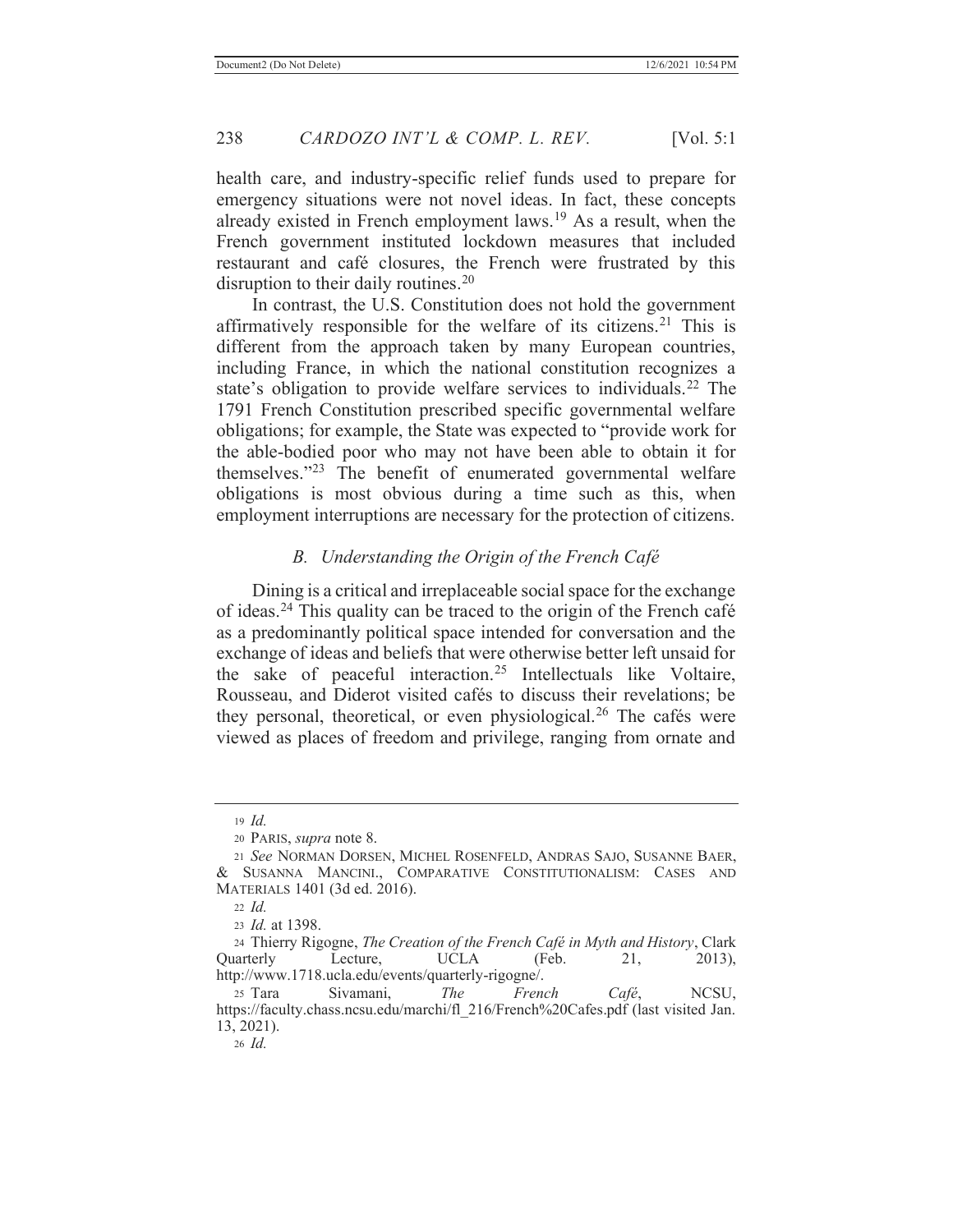renowned cafés of the elite to the more humble and quaint cafés of the working-class.27

The first Parisian cafés opened their doors in the 1600s, modeling their design and purpose after the coffeehouses that previously flourished in both the Ottoman Empire and in England.<sup>28</sup> However, cafés' real value and their transformation into staples of French culture did not appear until the Enlightenment and the French Revolution.<sup>29</sup> Cafés created an opportunity for public discourse that was open yet respectable.30 Initially, their clientele was limited to an amalgam of the elite and middle classes.<sup>31</sup> Cafés were intended to facilitate conversation—"the polite and pointed discussion of ideas, news, and literature that marked an important stage in the spread of civility."<sup>32</sup> Because the French were restricted from engaging in the open discourse of politics and other sensitive topics– including religion, the economy, and other aspects of public life<sup> $33$ </sup> the café was a safe space where the exchange of opinions was both welcomed and encouraged.<sup>34</sup>

The social value of cafés continues to hold meaning as a core component of French identity.<sup>35</sup> This can be explained through an understanding of what the café has come to represent, in terms of France's appreciation for an opportunity to compare and exchange ideas, to debate one's philosophical views, and to partake in one another's anguish or melancholy.36 All done while enjoying *un café*. Without the ambiance of a café, much of the aesthetic value of the café experience is lost. In many ways, French café culture is rather vain and superfluous, as those who partake in the experience are largely motivated by a desire to be seen and heard.<sup>37</sup> However, it seems hardly appropriate to condemn such behavior when it contributes to the cultural landscape on a level unmatched by any other social

<sup>27</sup> *Id.*

<sup>28</sup> Rigogne, *supra* note 24.

<sup>29</sup> *Id.*

<sup>30</sup> Thomas Brennan, *Coffeehouses and Cafes.*, OXFORD REFERENCE, https://www.oxfordreference.com/view/10.1093/acref/9780195104301.001.0001/a cref-9780195104301-e-137 (last visited Jan. 13, 2021).

<sup>31</sup> *Id.*

<sup>32</sup> *Id.*

<sup>33</sup> *Id.*

<sup>34</sup> *Id.*

<sup>35</sup> *The Café Culture in France*, CAFÉ DE FLORE (May 12, 2012), http://www.cafede-flore.com/the-cafe-culture-in-france/.

<sup>36</sup> *Id.*

<sup>37</sup> *Id.*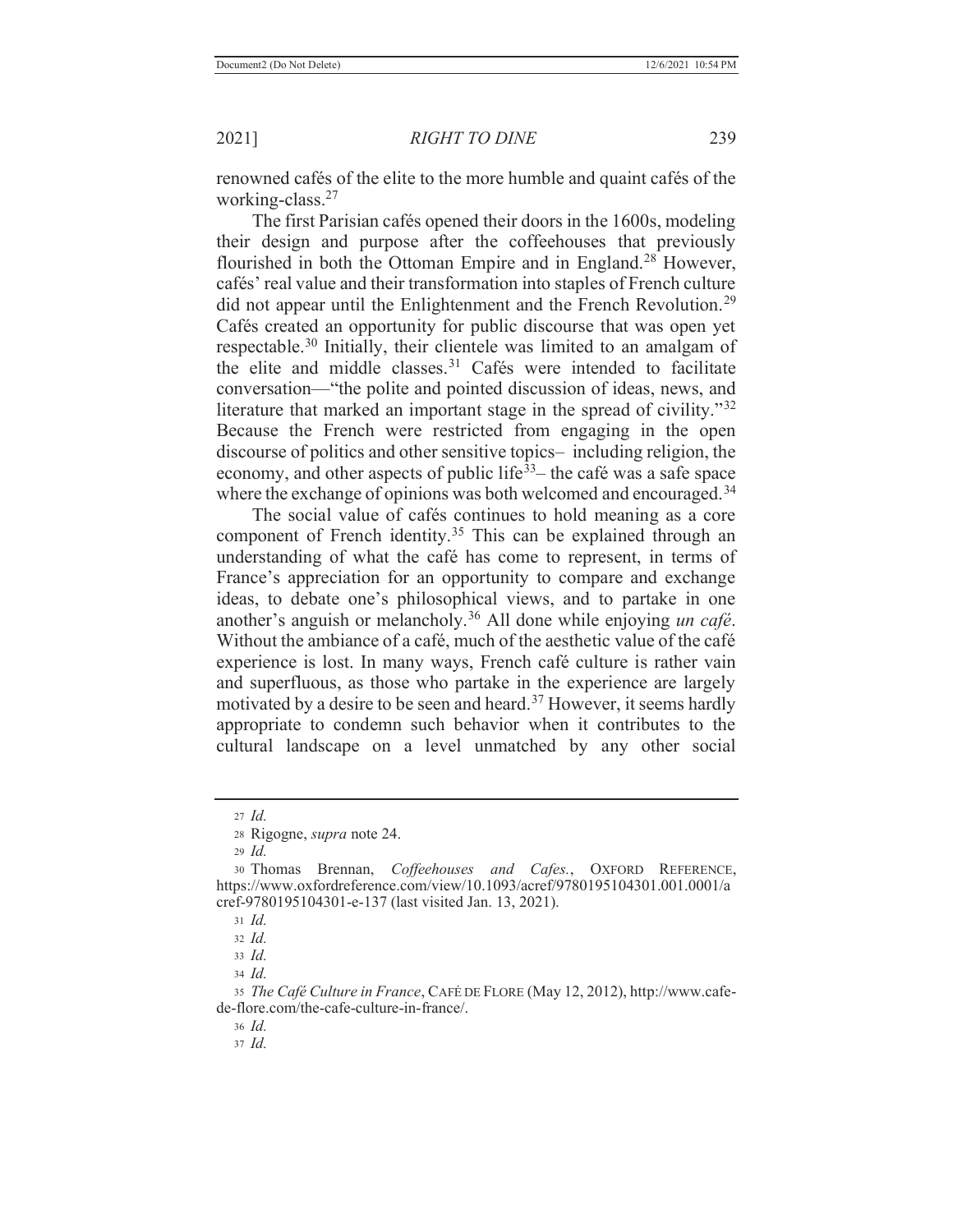engagement.<sup>38</sup> It would be absurd to deny the inherent relationship between luxury and success, enticing all of society to partake in the traditions of the elite.

The respect given to the food culture in France is tied to the relationship between the dining experience and the pursuit of social enrichment.<sup>39</sup> To share a meal in France goes beyond the acts of eating and drinking. The real experience lies at the heart of what the sharing of food can accomplish. For the French, the café is about social development—specifically, the exchange of ideas in an environment tailored to encourage conversation.<sup>40</sup> And, through the sharing of ideas, the undeniable enhancement of society.41 The café curates a sense of freedom to engage in a discussion and to hold independent beliefs.42 The food itself plays an accompanying role as an elixir to soothe any discomfort caused by the engagement in free discourse. At times when there may be little else for anyone to agree about, it is the sharing of a meal that justifies the experience. Without food and a place to meet to enjoy a meal, engage in conversation, and voice opinions, there is a limitation on what society can accomplish on a more abstract level.<sup>43</sup>

# *C. A Global Reputation of Greatness*

With the intellectual novelty of the café, the gastronomical novelty of "haute cuisine" stands in stark contrast to the discoursedriven appeal of the café.<sup>44</sup> While the Parisian cafés created an intersection for social and culinary life,<sup>45</sup> haute cuisine was reserved for those largely concerned with luxury and wealth.<sup>46</sup> The invention

<sup>38</sup> *Coffee and Café Culture in France*, FRENCHENTRÉE (Jun. 5, 2015), https://www.frenchentree.com/living-in-france/food-recipes/french-style-coffee/.

<sup>39</sup> Brennan, *supra* note 30.

<sup>40</sup> *Id.*

<sup>41</sup> *Id.*

<sup>42</sup> *Id.*

<sup>44</sup> *What is Haute Cuisine?*, AUGUSTE ESCOFFIER SCH. CULINARY ARTS (Oct. 20, 2014), https://www.escoffieronline.com/what-is-haute-cuisine/. Throughout the course of this paper I will use the term "haute cuisine" according to its wellrecognized translation as "high cuisine," emphasizing small menus with high-end ingredients and refinement.

<sup>45</sup> *Parisian Café*, WIKIPEDIA, https://en.wikipedia.org/wiki/Parisian\_café (last modified Jan. 13, 2021).

<sup>46</sup> *History of Gastronomy: The Birth of the Haute Cuisine*, GASTRONOMOS, https://gastronomos.fr/en/culture/history/history-of-gastronomy-the-birth-of-thehaute-cuisine/ (last visited Jan. 13, 2021).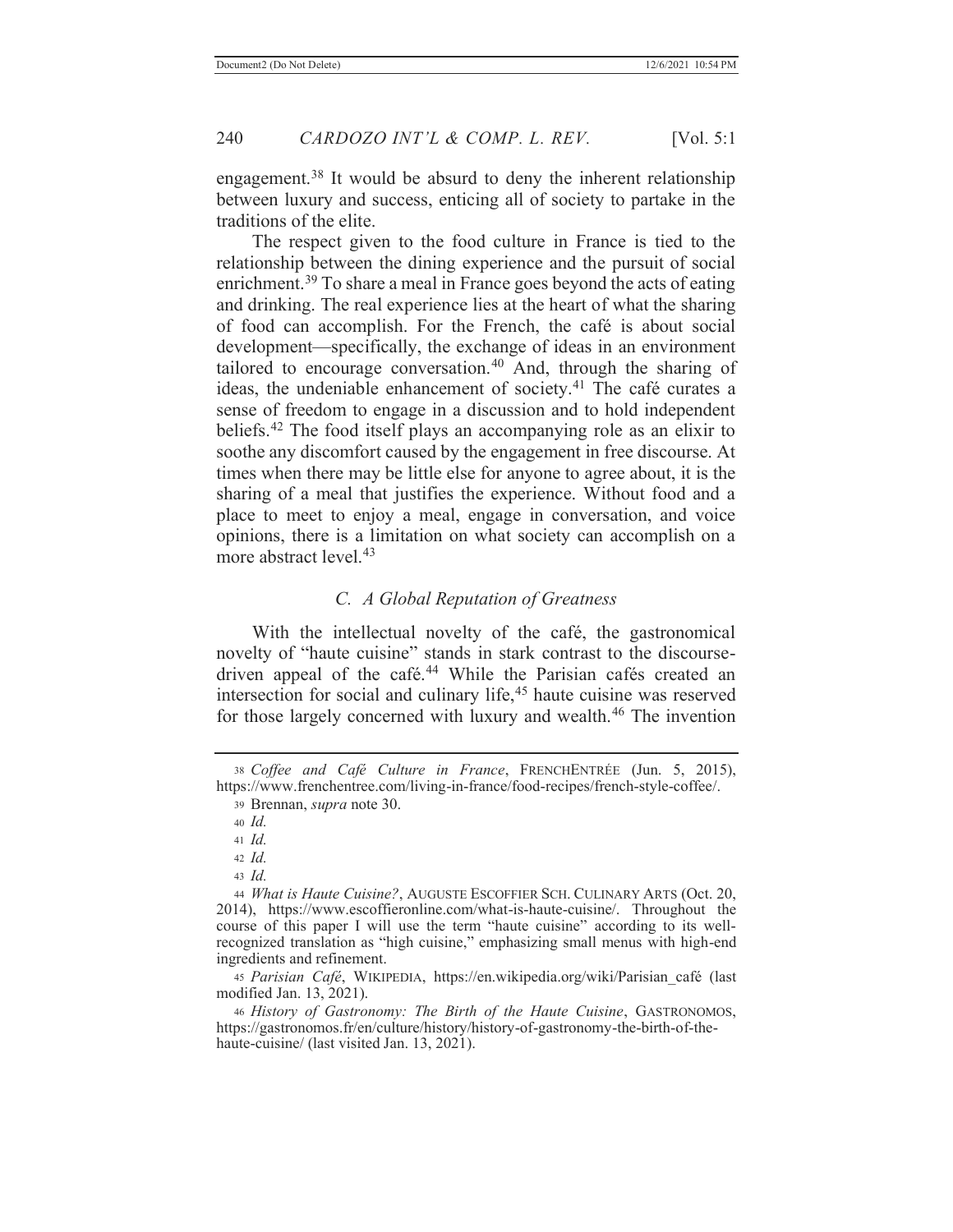2021] *RIGHT TO DINE* 241

of haute cuisine began as what can only be described as a competition between the new elites of the Industrial Age and the bourgeoisie vying to prove to one another that their sense of what qualified as "good taste" was best.<sup>47</sup> The mission to codify the cuisine of the aristocracy served as the foundation of an aesthetic of cooking that would not only define the art of fine dining within France, but also come to define fine dining internationally.48 Haute cuisine transformed Paris into the "culinary center of the world."49 Today, to think of French food is to think of fine dining.<sup>50</sup>

Unlike its democratic counterpart, haute cuisine is steeped in a tradition of excess and exclusion.<sup>51</sup> Unlike traditional dining ideology, dedicated to a narrative of nourishment,<sup>52</sup> haute cuisine places all the emphasis on style and appearance, minimizing the substantive value of consumption to complete irrelevance.<sup>53</sup> In many ways, the concept of conspicuous consumption now associated with dining culture as a whole is a direct descendent of the haute cuisine traditions in France.<sup>54</sup>

# *D. Local Tourism: France's Campaign to Preserve the French Identity*

A national campaign lies at the center of efforts to resuscitate the nation's tourism industry geared specifically towards getting the French to explore France.<sup>55</sup> In other words, the French Government has embraced the pandemic's restraints as an opportunity to turn the hearts of the French back to France. The desire to "meet up, eat well and have a chat" captures the heart of the French identity.<sup>56</sup> The toll of the pandemic is most visibly pronounced in its prohibition of activities on which the French way of life depends. While this campaign is portrayed as a bailout for the Country's tourism industry, the crux of

<sup>50</sup> *Id.*

<sup>47</sup> AMY B. TRUBEK, HAUTE CUISINE: HOW THE FRENCH INVENTED THE CULINARY PROFESSION (2000).

<sup>48</sup> *Id.*

<sup>49</sup> *Id.*

<sup>51</sup> AUGUSTE ESCOFFIER, *supra* note 44.

<sup>52</sup> *Id.*

<sup>53</sup> *Id.*

 <sup>55</sup> Henry Samuel & Nick Squires, *France Unveils €18 Billion 'Marshall Plan' to Save Tourism*, THE TELEGRAPH (May 14, 2020), https://www.telegraph.co.uk/news/2020/05/14/france-unveils-18bn-marshall-plansave-tourism/.

 <sup>56</sup> *Id.*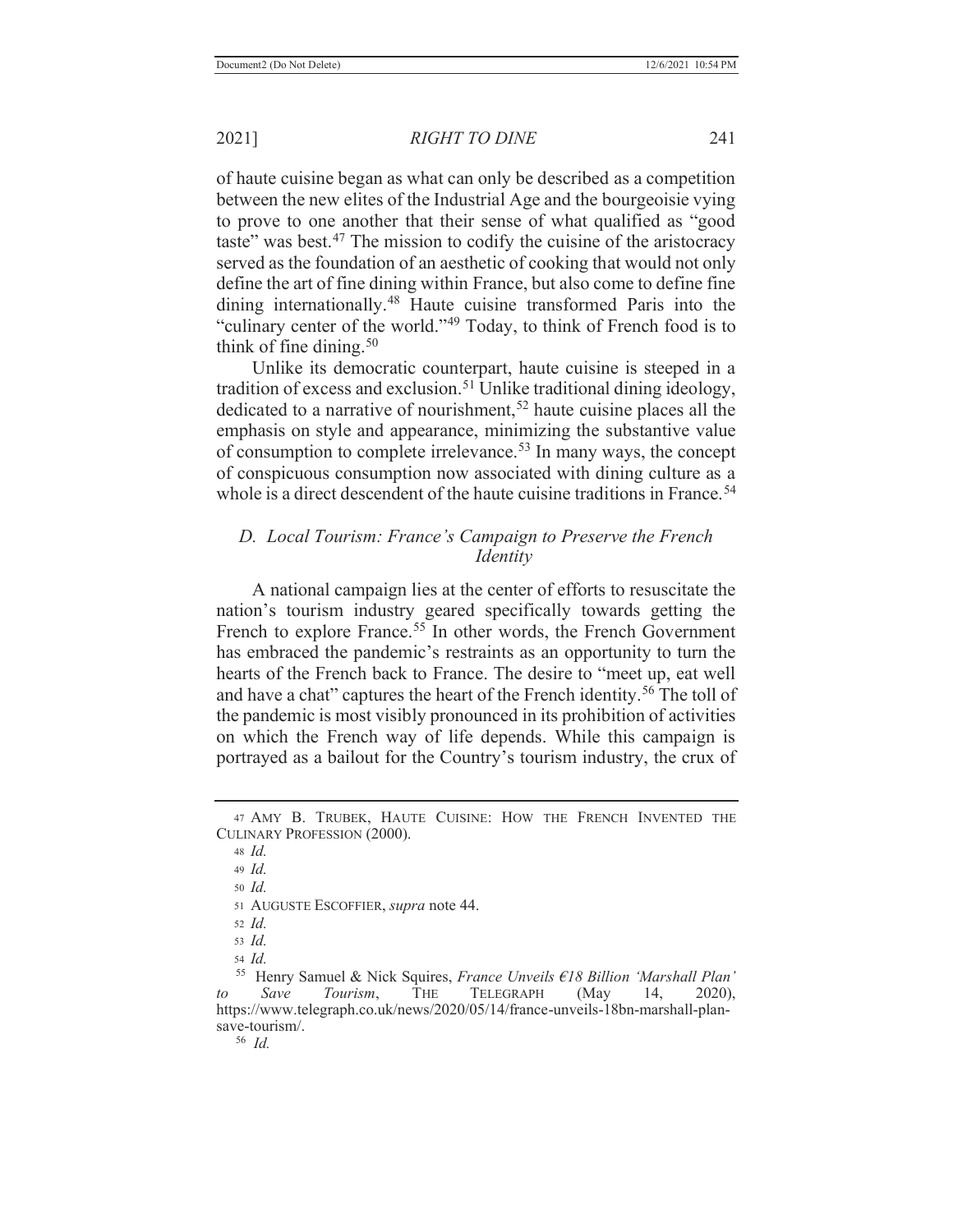the tourism industry is undoubtedly cafes, bars, and restaurants.<sup>57</sup> The government's initiative to incentivize local tourism in France is directly connected to the government's understanding of the essential nature of the businesses which constitute the essence of "French pleasure."58 There is a connection between the government and the needs of its citizens that reaches beyond the scope of the campaign, since the values of the citizen and the state are mutually expressed.

#### III. THE ROLE OF GOVERNMENT AND THE PROVISION OF ECONOMIC RELIEF IN RESPONSE TO COVID-19

### *A. The E.U.'s Stance on Financial Assistance*

On April 2, 2020, the European Commission proposed the creation of a new instrument that would provide temporary support to member states facing unemployment risks following the COVID-19 outbreak. The instrument, titled "Support to mitigate Unemployment Risks in an Emergency" ("SURE"),<sup>59</sup> was approved by the Member States of the Council shortly thereafter.<sup>60</sup> The instrument was intended to provide financial assistance to the Member States to help mitigate the "negative economic and social consequences" of COVID-19.<sup>61</sup> It provided up to 100 billion EUR in loans from the E.U. to affected Member States to "address sudden increases in public expenditure for the preservation of employment."62 The official text of the instrument outlined conditions for using the instrument, the form of financial assistance, and the procedure for requesting financial assistance, all of which were intended "to mitigate the direct economic, social and health-related effects of the exceptional occurrence caused by the COVID-19 outbreak."<sup>63</sup>

Simultaneously, the European Commission proposed a long-term recovery plan for Europe to help repair the economic and social repercussions of the coronavirus.<sup>64</sup> It did not take long for the

 <sup>57</sup> *Id.*

 <sup>58</sup> *Id.*

<sup>59</sup> Council Regulation 2020/672, *supra* note 15.

<sup>60</sup> *Id.*

<sup>61</sup> *Id.*

<sup>62</sup> *Id.*

<sup>63</sup> *Id.*

<sup>64</sup> *Recovery Plan for Europe*, EUR. COMM'N., https://ec.europa.eu/info/livework-travel-eu/health/coronavirus-response/recovery-plan-europe\_en (last visited Jan. 13, 2020).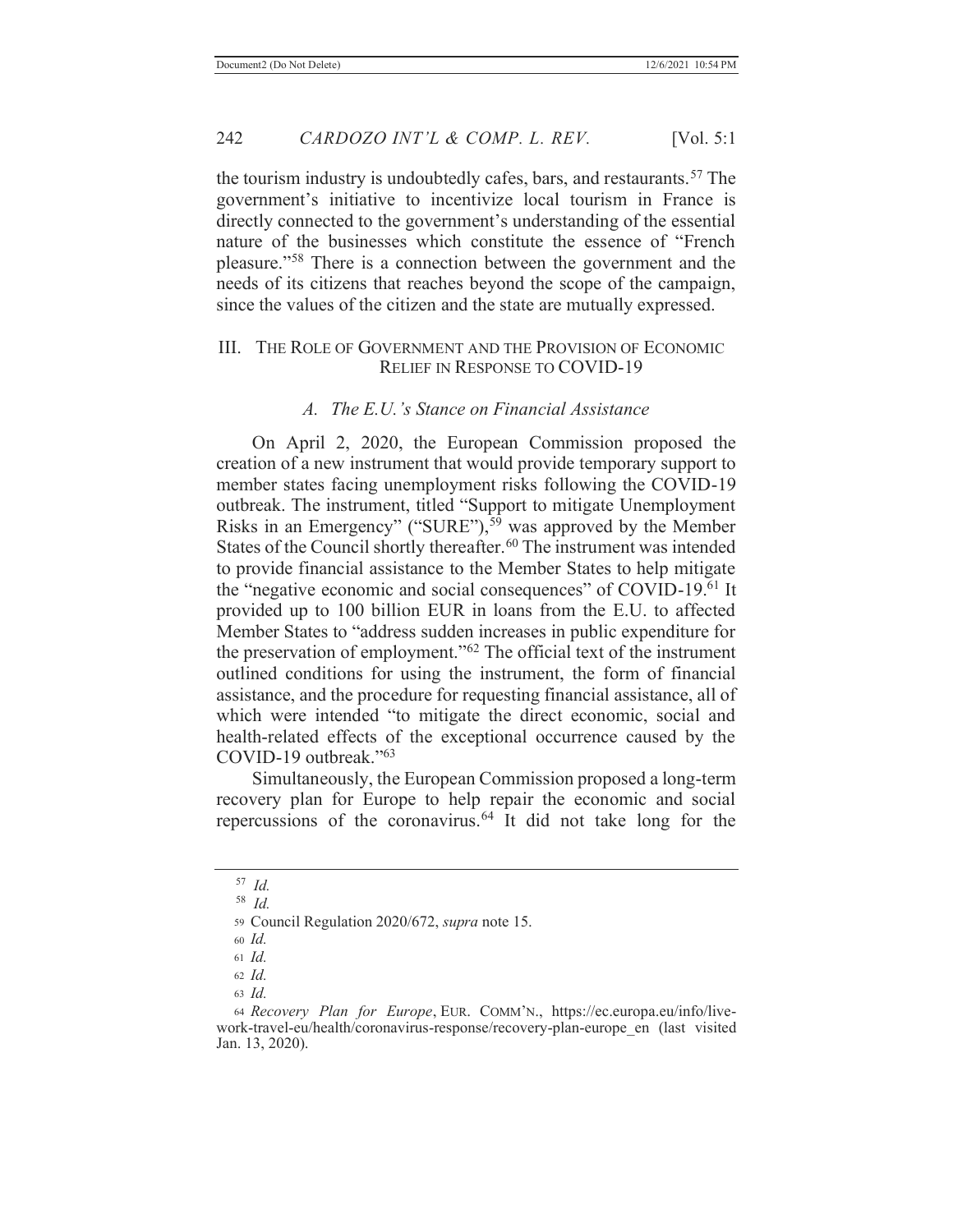proposed plan to be approved, as E.U. leaders agreed on the need for a recovery plan to be in place to "lead[] the way out of the crisis and lay[] foundations for a modern and more sustainable Europe."<sup>65</sup> To ensure that the E.U.'s response remained effective in providing relief to everybody who requested assistance as well as its global partners, the European Commission coupled its long-term budget with the NextGenerationEU initiative, a temporary instrument designed to boost the recovery of the economy.<sup>66</sup> The Commission's two-fold proposal combined a 750 billion EUR recovery instrument intended to boost the E.U. budget with new financing raised on the financial markets for 2021 to 2024, with a reinforced long-term budget of 100 billion EUR for the E.U. for 2021 to 2027.<sup>67</sup>

The NextGenerationEU initiative is expected to be spread out between 2021 and 2027,<sup>68</sup> and will be rolled out under three pillars, all of which are geared toward "investing in a green, digital and resilient Europe."<sup>69</sup> The three pillars, as detailed by the Commission, include: (1) supporting member states in their recovery, (2) kick-starting the economy and helping private investment, and (3) learning lessons from the crisis.<sup>70</sup> Each pillar will receive funding from a source which directly correlates to the intended financial impact of the program.<sup>71</sup> For example, the pillar focused on supporting member states will receive funding from public investment, as public investment has "a vital role to play in a balanced and sustainable recovery."<sup>72</sup>

On the other hand, the E.U.'s long-term budget lays out the financing policy for the bulk of the proposed measures, with the program's ultimate goal being to relieve the financial strain on the Member States as a result of the coronavirus pandemic.<sup>73</sup> By coupling the long-term budget with the NextGenerationEU initiative, the E.U.'s

<sup>71</sup> *Id.*

<sup>65</sup> *Opening Remarks by President von der Leyen at the Joint Press Conference with President Michel Following the Special European Council Meeting of 17-21 July 2020*, EUR. COMM'N (July 21, 2020), https://ec.europa.eu/commission/presscorner/detail/%5Beuropa\_tokens:europa\_int erface\_language%5D/statement\_20\_1388.

<sup>66</sup> EUR. COMM'N, *supra* note 64.

<sup>67</sup> *Id.*

<sup>68</sup> *The EU Budget Powering the Recovery Plan for Europe*, EUR. COMM'N (May 27, 2020), https://ec.europa.eu/info/sites/info/files/factsheet\_1\_en.pdf.

<sup>69</sup> *Id.*

<sup>70</sup> *Id.*

<sup>72</sup> *Id.*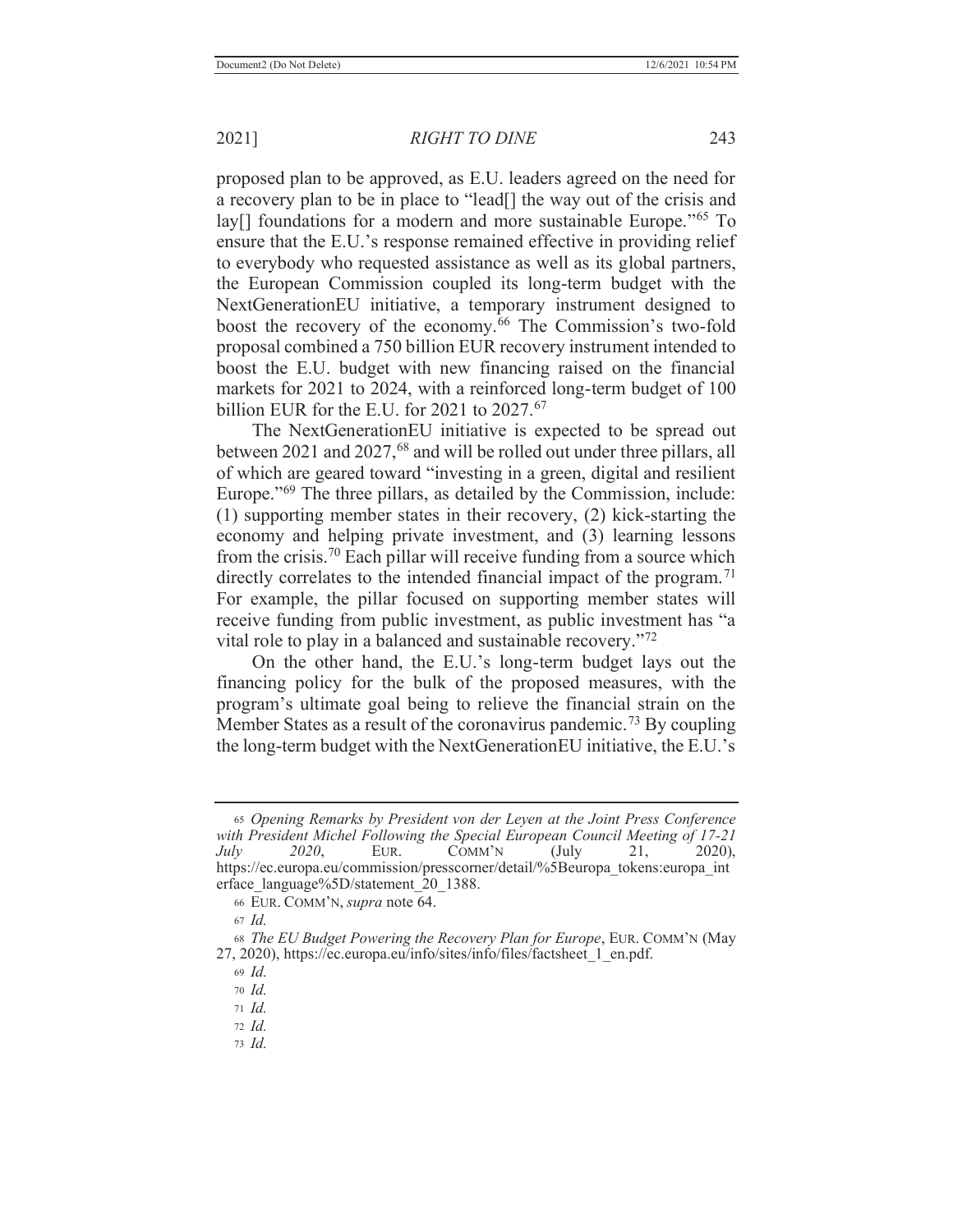intention is to increase flexibility mechanisms in preparation for unforeseen needs that might arise.<sup> $74$ </sup>

In addition to the recovery plan agreed upon for the E.U. as a whole, French lawmakers have approved another 100 billion EUR package to bolster the Country's economy.75 Under this package, businesses hardest hit by confinement requirements will get 10,000 EUR per month, and "their payrolls will be effectively nationalized, so that employees who cannot work may keep their jobs."<sup>76</sup> The employment-related measures have focused on tax breaks and payments to furloughed staff, including time limits for the payment of social and fiscal installments, direct tax breaks, support from the State and the Bank of France, and simplified and reinforced short-time working schemes.77 All of these government efforts echo President Macron's understanding that small and medium-sized businesses may receive additional financial aid as "[t]he economy must not come to a halt." $78$ 

# *B. The American Model of Relief*

In response to the coronavirus pandemic, on March 27, 2020, Congress passed the Coronavirus Aid, Relief, and Economic Security ("CARES") Act.79 This Act provided for an economic relief package of over 2 trillion USD, intended to protect Americans from "the public health and economic impacts of COVID-19."80 The Paycheck Protection Program ("PPP"), established by the CARES Act was implemented to provide "small businesses with funds to pay up to 8 weeks of payroll costs including benefits."81 Funds were permitted to

<sup>74</sup> EUR. COMM'N, *supra* note 15.

<sup>75</sup> *France Braces for Economic Suffering as Lockdown Returns*, N.Y. TIMES, https://www.nytimes.com/live/2020/10/28/business/us-economy-coronavirus (last updated Nov. 17, 2020).

<sup>76</sup> *Id.*

<sup>77</sup> *France: Government and Institution Measures in Response to COVID-19*, KPMG, https://home.kpmg/xx/en/home/insights/2020/04/france-government-andinstitution-measures-in-response-to-covid.html (last updated Sept. 30, 2020).

<sup>78</sup> N.Y. TIMES, *supra* note 75.

<sup>79</sup> *About the CARES Act and the Consolidated Appropriations Act,* U.S. DEP'T OF TREASURY, https://home.treasury.gov/policy-issues/coronavirus/about-the-caresact (last visited Jan. 13, 2020).

<sup>80</sup> U.S. DEP'T OF TREASURY, SMALL BUSINESS PAYCHECK PROTECTION PROGRAM (2020), https://home.treasury.gov/system/files/136/PPP%20-%20Overview.pdf (last visited Sept. 22, 2021).

<sup>81</sup> *Id.*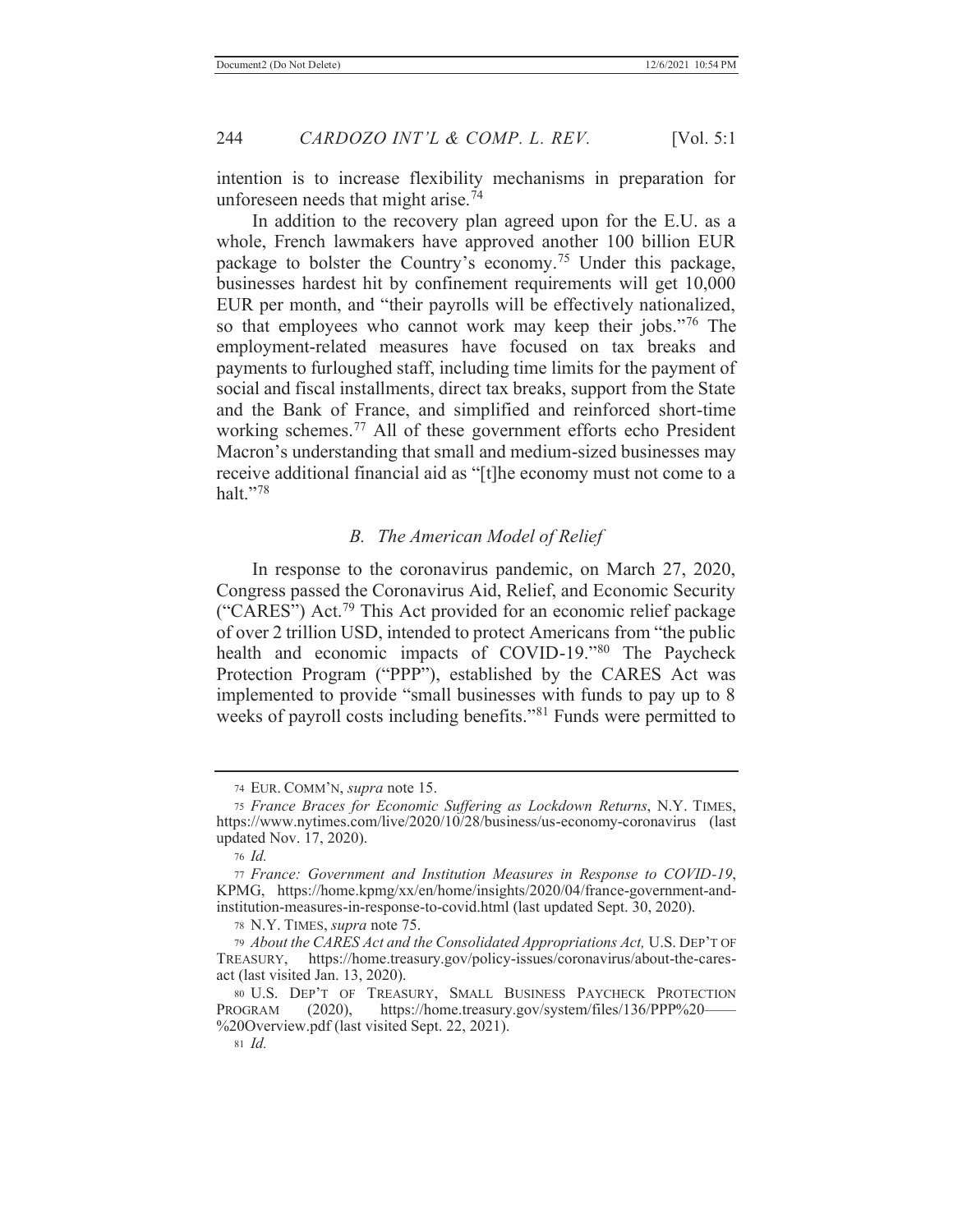be used for paying interest on mortgages, rent, and utilities.  $82$ However, in order to remain eligible for PPP, small businesses had to maintain a majority of their staff on payroll.<sup>83</sup>

# *C. NYC and the Ramifications of Limited Economic Relief*

The time constraints on the CARES Act, as well as the eligibility requirements for PPP, placed a larger burden on small businesses, compared to the relief provided. The filing of a class action lawsuit by hundreds of NYC restaurants is evidence that both the state and federal governments failed to provide adequate assistance to small businesses in NYC. On Friday, August 31, 2020, 350 restaurant owners joined a three-story Italian restaurant in Queens in filing a \$2 billion lawsuit against city and state officials of New York, alleging that New York "violat[ed] the constitutional rights of over 150,000 [NYC] restaurants" by not permitting indoor dining.<sup>84</sup> This lawsuit signaled a breaking point for restaurateurs who had been anxiously awaiting news of when they would be able to resume indoor dining.<sup>85</sup> Despite the risks involved with the reintroduction of indoor dining, restaurateurs were starved for information about when they could expect indoor dining's return.<sup>86</sup>

This desperation originated from postponements in the previous plan to allow restaurants to reopen for indoor dining—albeit at reduced capacity—as part of Phase Three on July 6,  $2020$ .<sup>87</sup> For these small business owners, reopening was not a matter of personal preference;<sup>88</sup> the economic consequences of not being permitted to reopen placed them in a Catch-22 situation. Specifically, the options were reopen and assume the risks involved with operating a restaurant

85 Kelly McCarthy, *New York, New Jersey Restaurateurs Respond to Indoor Dining Delays*, ABC NEWS (July 1, 2020), https://abcnews.go.com/Business/yorkjersey-restaurateurs-respond-indoor-dining-delays/story?id=71557372.

<sup>86</sup> *Id.*

<sup>82</sup> *Id.*

<sup>83</sup> *The New Federal Loan Program Just Might Give NYC Restaurants a Fighting Chance*, EATER (June 5, 2020), https://ny.eater.com/2020/6/5/21281328/stimuluspaycheck-protection-program-overhaul-covid-nyc-restaurants.

<sup>84</sup> Kelly McCarthy, *New York City Restaurants File \$2 Billion Lawsuit Amid Growing Calls for Indoor Dining Plans*, GOOD MORNING AM. (Sept. 3, 2020), https://www.goodmorningamerica.com/food/story/york-city-restaurants-filebillion-lawsuit-amid-growing-72795923.

<sup>88</sup> Ben Yakas, *Queens Restaurant Leads \$2 Billion Indoor Dining Lawsuit Against NY*, GOTHAMIST (Sept. 1, 2020), https://gothamist.com/food/queensrestaurant-leads-2-billion-indoor-dining-lawsuit-against-ny.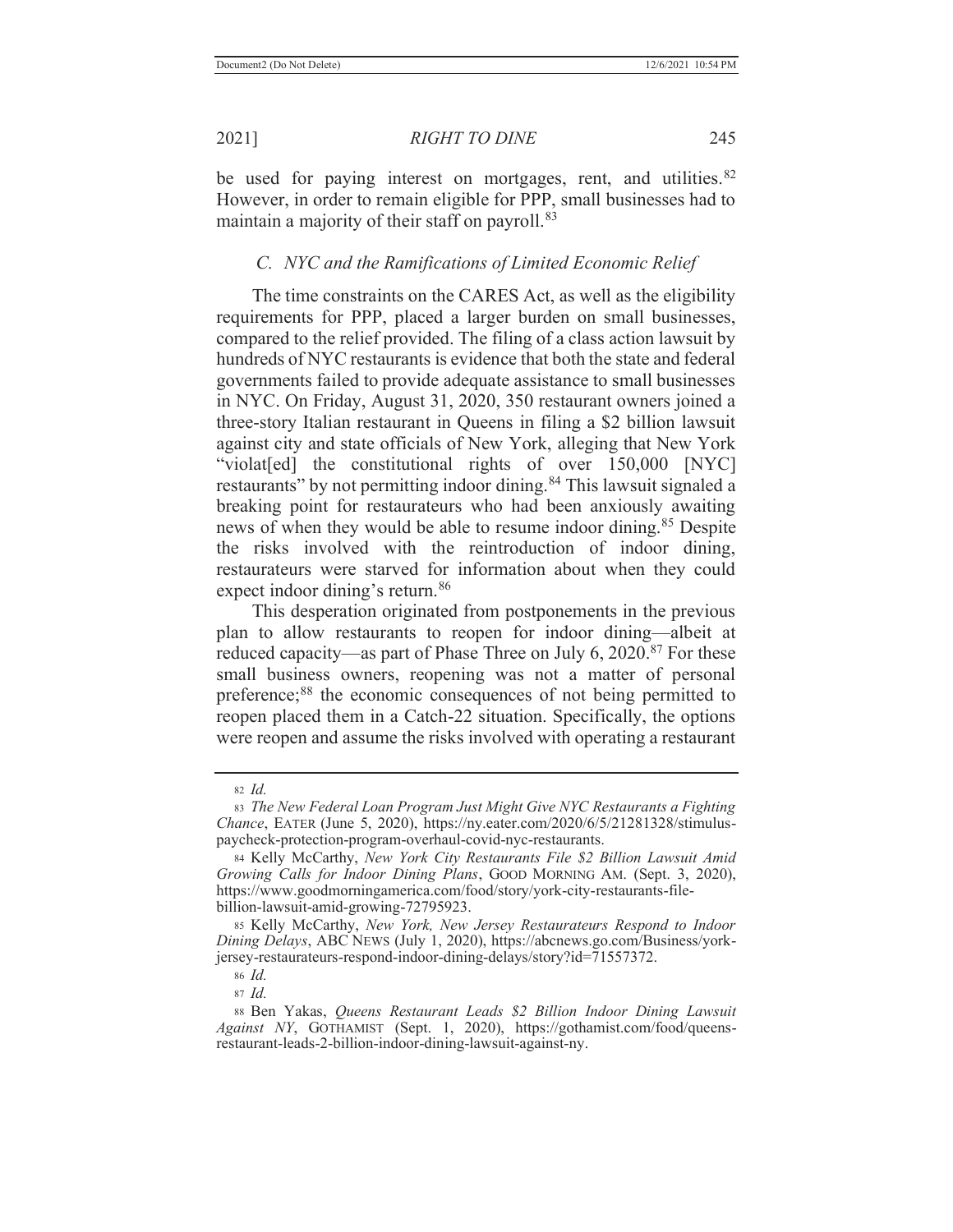at this time, or to go bankrupt.<sup>89</sup> While no one could have predicted the delays in reopening indoor dining, the strain on the NYC restaurant industry is in large part caused by the absence of a plan.

This absence was exacerbated by the fact that relief programs like PPP have ended without any follow-up solution to rely on.<sup>90</sup> As a result, the NYC restaurant industry finds itself in a place where the only way to put pressure on state and city officials is by taking legal action. Regardless of the lawsuit's outcome, it does not change the fact that more money and time must be spent trying to come up with a solution to save an industry that is a core part of NYC's identity. Though the restaurant industry throughout the U.S. has similar constraints, the delayed reopening is what makes NYC's case special. Without indoor dining, restaurateurs will have no choice but to close permanently.<sup>91</sup> Some have already been forced to accept this fate.<sup>92</sup>

On September 9, 2020, Governor Cuomo held a press conference announcing the much-anticipated return of indoor dining.<sup>93</sup> In order to enjoy the benefits of indoor dining, Governor Cuomo reviewed a highly-detailed list of safety protocols such as temperature checks, contact information tracing, and face coverings when not seated. 94 To ensure compliance with the safety protocols, a team of four hundred enforcement personnel would be deployed throughout NYC.<sup>95</sup> Guidelines would be reassessed based on the data gathered by the enforcement personnel: if the infection rate remained stable or did not increase, then the percentage of indoor dining capacity would increase.96 Governor Cuomo called the initiative "New Yorkers Protecting New Yorkers," placing the New York State Restaurant Association in charge of encouraging compliance with the Governor's guidelines.97

In response to Governor Cuomo's order, restaurant associations and hospitality groups celebrated the moment as a sign of hope that

<sup>94</sup> *Id.*

<sup>95</sup> *Id.*

<sup>96</sup> *Id.*

<sup>89</sup> *Id.*

<sup>90</sup> US DEP'T OF TREASURY, *supra* note 80.

<sup>91</sup> *Id.*

<sup>92</sup> *Id.*

<sup>93</sup> *Governor Cuomo Announces Indoor Dining in New York City Allowed to Resume Beginning September 30 With 25 Percent Occupancy Limit*, N.Y. STATE OFF. GOVERNOR (Sept. 9, 2020), https://www.governor.ny.gov/news/governorcuomo-announces-indoor-dining-new-york-city-allowed-resume-beginningseptember-30-25.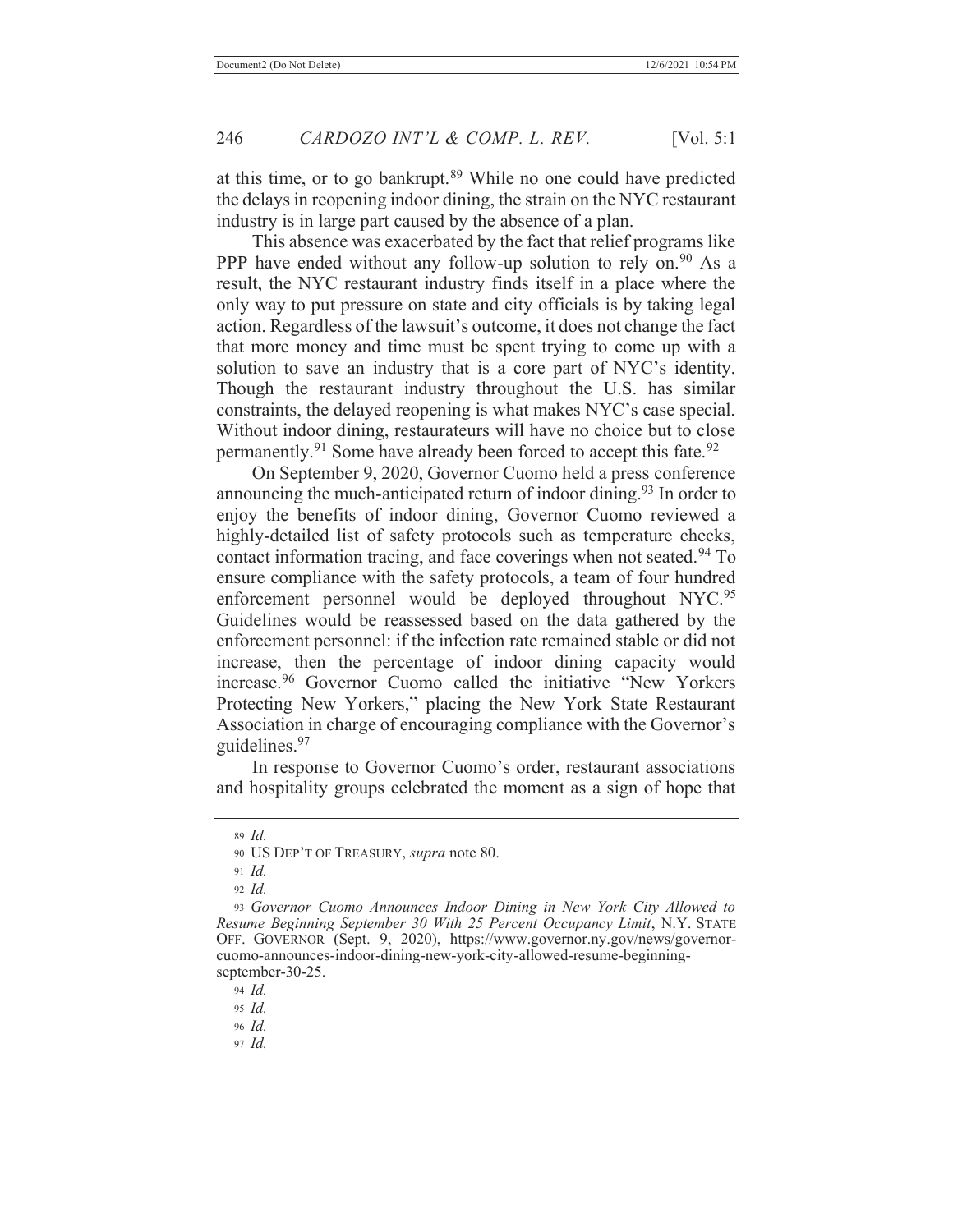NYC might have the chance to rebuild its culinary reputation.<sup>98</sup> Melissa Fleischut, the President and CEO of New York Restaurant Association, called NYC the "culinary capital of the world," and Andrew Rigie, Executive Director of NYC Hospitality Alliance stated, "[r]estaurants are essential to New York's economic and social fabric, and indoor dining is a key component to the industry's recovery."<sup>99</sup>

Despite the positivity buzzing around the return of indoor dining, dining out is still being depicted as an "at your own risk" activity.<sup>100</sup> One chef and independent restaurant owner, Kevin Hickey, voiced his concern, stating, "[i]f scientists, experts, [and] government officials, feel that restaurants and bars are the absolute worst perpetrators of the spread of the disease, then they should close us down and they should offer us some sort of financial remuneration to weather this period."<sup>101</sup> Saru Jayaraman, the Director of the Food Labor Research Center at the University of California, Berkley, confirmed that even before the coronavirus pandemic, restaurants were already identified as the primary cause for the spread of the flu during the winter months.<sup>102</sup> The connection between the restaurant industry and the spread of the coronavirus creates a complex situation for identifying whether the restaurant industry is worth the government's time and investment to properly sustain and protect the industry.

Elizabeth Dunn, writing for the Wall Street Journal, captured the idea that the "draw" of a restaurant goes beyond the food; in her words, it is the "sum of a carefully crafted experience."103 For Ms. Dunn this experience includes, "the maître d's smile, precisely calibrated lighting, the buzz of a full dining room, a cold drink delivered right on cue."104 Chiefly, the restaurant experience goes beyond the obvious appreciation of having someone else cook for you—it is an event. Ms. Dunn acutely voices the importance of viewing the pandemic as an opportunity for innovation, "not merely…a Covid-era Band-Aid, but, rather, a new business model."105 While the article buzzes with positivity, the reality of the situation is sprinkled throughout in subtle

<sup>98</sup> *Id.*

<sup>99</sup> *Id.*

<sup>100</sup> *Winter Is Coming: Restaurant Owners Worry About Business Impact*, WALL ST. J. (Sept. 9, 2020), https://on.wsj.com/3m3xe0x.

<sup>101</sup> *Id.* at 0:00–0:19.

<sup>102</sup> *Id.* at 4:50–5:05.

<sup>103</sup> Elizabeth G. Dunn, *Is This the Future of Dining?*, WALL ST.J. (Sept. 16, 2020), https://www.wsj.com/articles/is-this-the-future-of-dining-11600267020.

<sup>104</sup> *Id.*

<sup>105</sup> *Id.*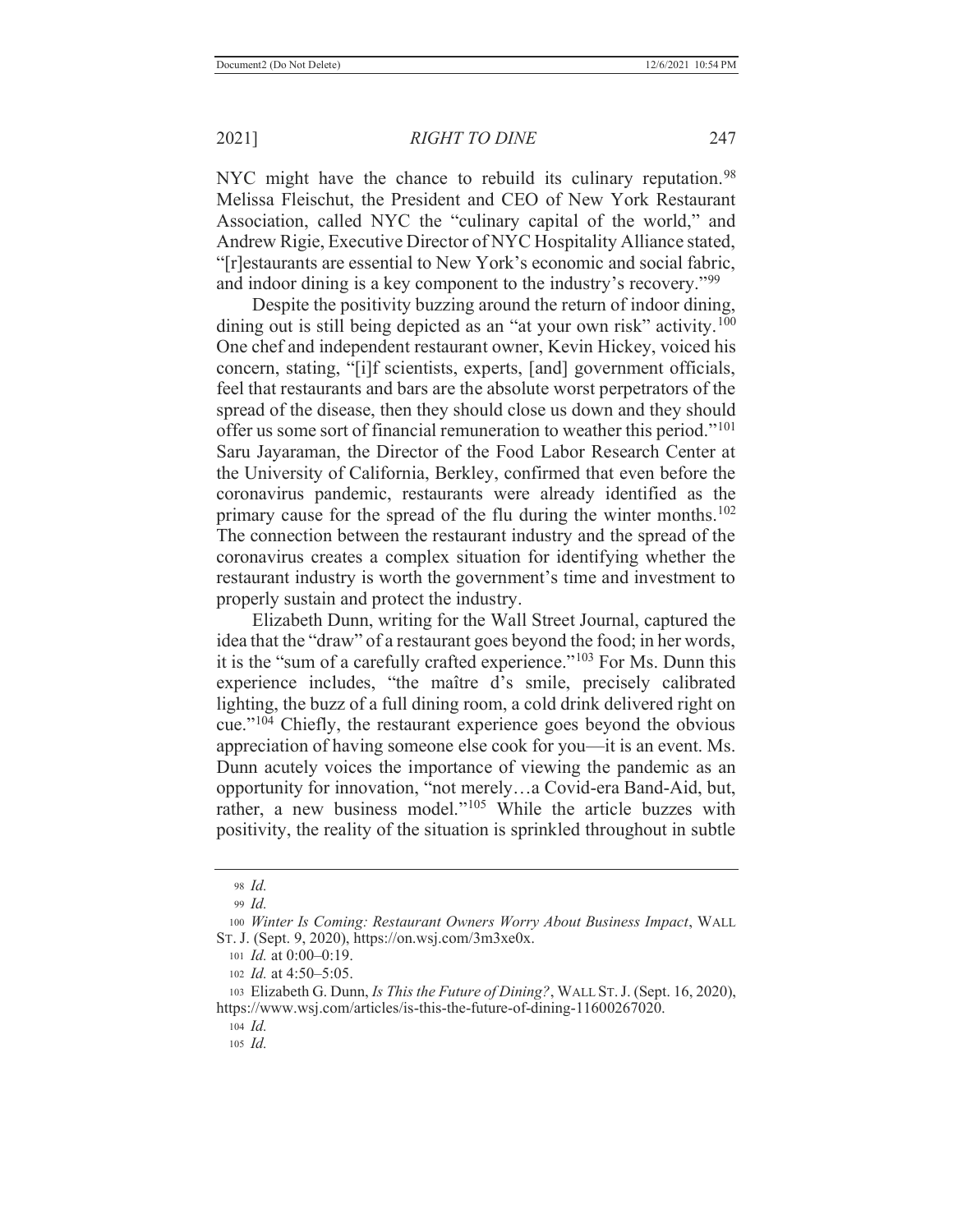hints at the fact that there is not much money being made through efforts to serve a piece of normalcy during a time of adversity. 106 For example, Reverence, a twenty-one-seat dining counter in Harlem, launched a program called "Reverence to Go," which includes a weekly delivery of ready-to-prepare tasting menus, meal kits, ingredients, and a QR code linking to videos of the chef/owner, Russell Jackson, giving personal preparation instructions above a loud rock soundtrack.107 Despite only making a fraction of Reverence's pre-pandemic revenue, Chef Jackson remained intent on offering customers something special.<sup>108</sup> The attention to detail, the sparks of creativity, and the commitment to finding a way to capitalize on a need for reinvention are not lost in the heaviness of a global pandemic.

Unfortunately, from purely a health and safety perspective, the pleasures of dining out are portrayed as nonessential, selfish, inconsiderate, and discriminatory by those who believe that NYC's entire restaurant industry should have temporarily shut down when other businesses closed their doors.109 Limiting service to take-out and delivery only interfered with the health-related benefits of a lockdown.<sup>110</sup> Others view any form of socializing outside of a few specific parameters—for example, small outdoor gatherings when the food is either take-out or prepared at home—as contributing to the rising number of reported cases.<sup>111</sup> For some, simply the act of going out to eat at a restaurant with friends hums with irresponsibility.<sup>112</sup>

Of course, any argument made for the necessity of aesthetics runs the risk of sounding hollow in the face of more pressing issues. Arguing for the preservation of NYC's restaurant scene as a key component of NYC's cultural depth certainly requires some convincing. There is bias. There is privilege. There are external

<sup>106</sup> *Id.*

<sup>107</sup> *Id.*

<sup>108</sup> *Id.*

<sup>109</sup> Hannah Albertine & Chris Mohney, *NYC Restaurants React to the Return of Indoor Dining*, THE INFATUATION (Sept. 23, 2020), https://www.theinfatuation.com/new-york/features/nyc-restaurants-react-to-returnof-indoor-dining?utm\_campaign=nyc-912-zagat-collab-

saturday&utm\_medium=email&utm\_source=newsletter&utm\_audience=NYC&go al=0\_9a34cec4ec-973ba7f0d1-

<sup>387885133&</sup>amp;mc\_cid=973ba7f0d1&mc\_eid=1b92359bf2.

<sup>110</sup> Jaime Wilson, *I Work in Restaurants and I've Never Felt So Disrespected*, GRUB ST. (Aug. 20, 2020), https://www.grubstreet.com/2020/08/the-emotional-tollof-working-in-restaurants-during-covid-19.html.

<sup>111</sup> *Id.*

<sup>112</sup> *Id.*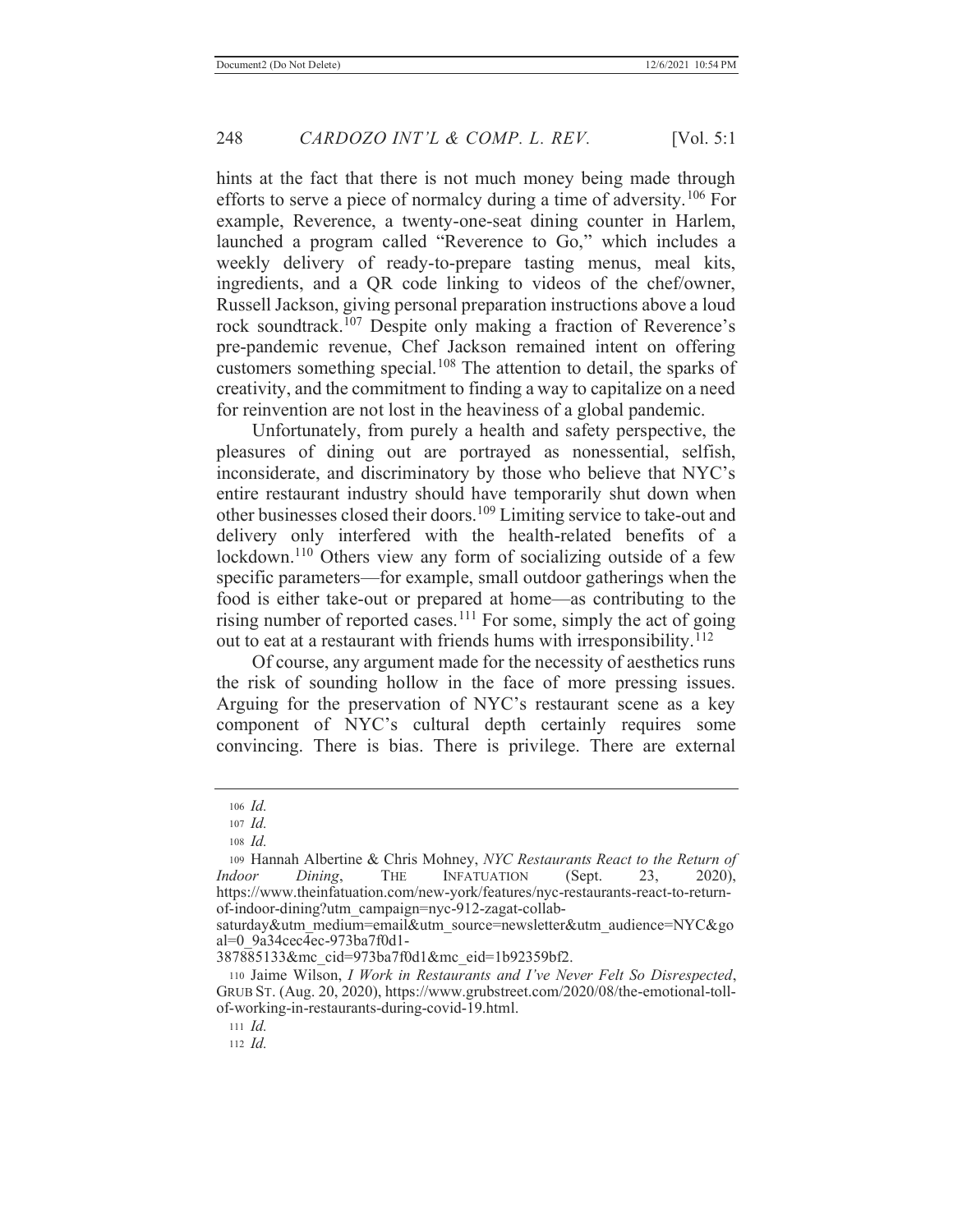2021] *RIGHT TO DINE* 249

influences. From a strictly "essential" point of view it comes across as hard to defend.<sup>113</sup> But as Aristotle famously observed, humans are social beings.<sup>114</sup> Everyone shares a desire to interact, communicate, and validate his or her own existence through interactions with others. The need to socialize translates into other needs that are both beneficial and vital.

# IV.CUSTOMIZED RELIEF: WHAT SORT OF ECONOMIC RELIEF POLICY DOES NYC NEED?

# *A. A Word on Affirmative Action*

Affirmative action is defined as, "[a] set of procedures designed to eliminate unlawful discrimination among applicants, remedy the results of such prior discrimination, and prevent such discrimination in the future."<sup>115</sup> The modern concept of affirmative action dates back to 1961, when President John F. Kennedy issued an executive order mandating that government contractors "take affirmative action to ensure that applicants are employed and that employees are treated during employment, without regard to their race, creed, color, or national origin."116 Since then, affirmative action has come to be understood as an essential component to the preservation of fair labor and education practices.<sup>117</sup>

The full scope of affirmative action is ever-expanding and shifting, largely due to its broad application across employment antidiscrimination laws.<sup>118</sup> Still, what constitutes discriminatory labor practices is open to interpretation, as individuals perceive acts of discrimination in very discrete ways.<sup>119</sup> At its core, affirmative action is a proactive request that resources (i.e., time and money) be devoted

<sup>116</sup> *Id.* (quoting Exec. Order No. 10925).

119 *Id.* at 598–99.

<sup>113</sup> *See Governor Cuomo Issues Guidance on Essential Services Under The 'New York State on PAUSE' Executive Order*, N.Y. STATE OFF. GOVERNOR (Mar. 20, 2020), https://www.governor.ny.gov/news/governor-cuomo-issues-guidanceessential-services-under-new-york-state-pause-executive-order.

<sup>114</sup> GOOD READS (quoting ARISTOTLE, POLITICS (Benjamin Jowett trans., 2020), https://www.goodreads.com/quotes/183896-man-is-by-nature-a-social-animal-anindividual-who (last visited Feb. 18, 2021).

<sup>115</sup> *Affirmative Action*, Legal Information Institute, CORNELL L. SCH., https://www.law.cornell.edu/wex/affirmative action (last visited Jan. 13, 2020).

<sup>117</sup> *Id.*

<sup>118</sup> Faye J. Crosby, Aarti Iyer & Sirinda Sincharoen, *Understanding Affirmative Action*, 57 ANN. REV. PSYCHOL. 586 (2006).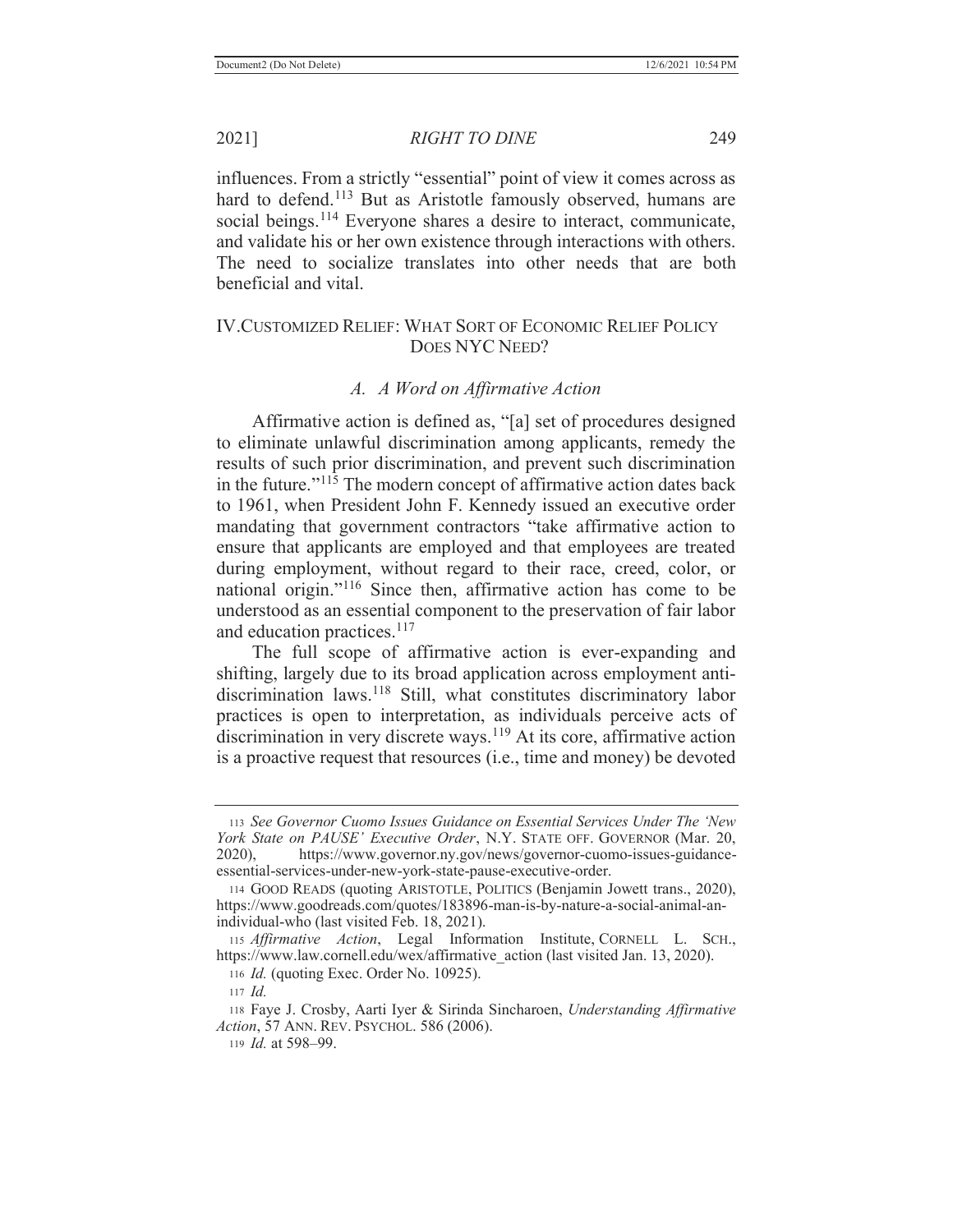to ensuring that everyone receives the same opportunities.<sup>120</sup> The demand for equality of opportunity does not have to be limited to education and employment; rather, it is possible that the same request for resources be expanded to the need for "diversity,"121 within the "fundamental rights" context.<sup>122</sup> When equality of opportunity is isolated from its traditional context, it opens other avenues of discourse regarding the government's role in ensuring that resources are available to those experiencing discrimination. Of course, to justify the request for resources, the opportunity at stake must be important enough to receive special treatment.<sup>123</sup> Arguably, those in a position of need should set the standard for warranting legislative action.

For change to be effective, cultural values must align with the suggested form of relief. The French approach to Labor and Employment Law is an extension of the European commitment to ensuring that workers' needs are met and protected on an institutional level, as they are considered "fundamental rights."124 In a constitutional context, fundamental rights belong in a category of legal protection that is non-negotiable: governments have a duty to guarantee that the fundamental rights of their citizens are protected.<sup>125</sup> What qualifies as a fundamental right is not the same across national constitutions.126 Rather, fundamental rights vary according to the values of a nation.<sup>127</sup>

The U.S. defines fundamental rights as "a group of rights that have been recognized by the Supreme Court as requiring a high degree of protection from government encroachment."128 However, the official list of fundamental rights is limited to issues related to marriage, privacy, and interstate travel.<sup>129</sup> How a nation perceives which rights belong in the group of fundamental rights serves as a larger reflection of a nation's values. The list of fundamental rights protected by the U.S. Constitution—outlined principally in the Bill of

<sup>120</sup> *Id.* at 587.

<sup>121</sup> *Id.* at 588.

<sup>122</sup> *Fundamental Right*, LEGAL INFO. INST., https://www.law.cornell.edu/wex/fundamental\_right (last visited Jan. 15, 2020).

<sup>123</sup> Crosby, Iyer & Sincharoen, *supra* note 118, at 588.

<sup>124</sup> DORSEN, ROSENFELD, SAJÓ, BAER & MANCINI, *supra* note 21, at 1398.

<sup>125</sup> *Id.*

<sup>126</sup> *Id.*

<sup>127</sup> *Id.*

<sup>128</sup> *Fundamental Right*, *supra* note 122.

<sup>129</sup> *Id.*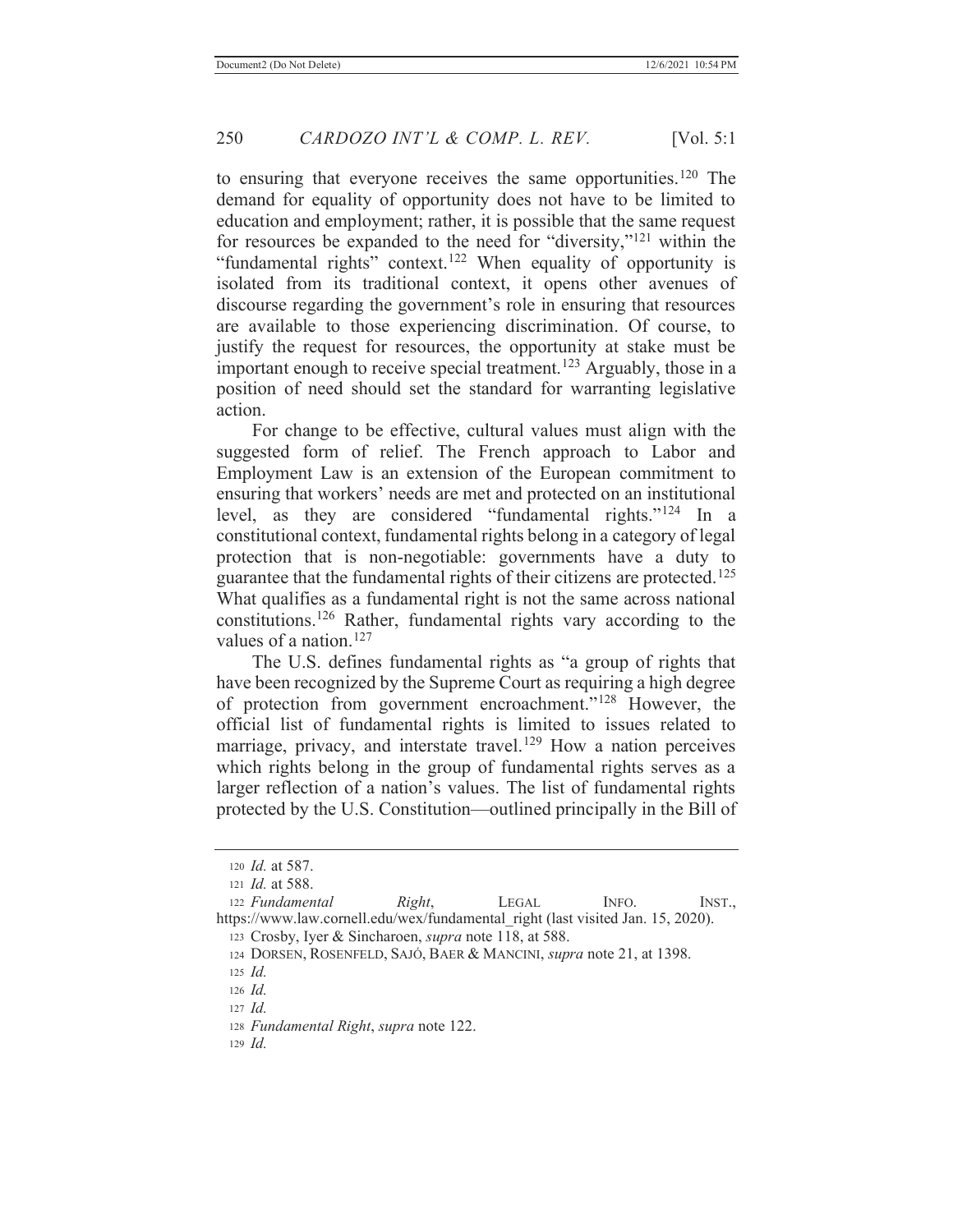Rights as "freedom of speech, freedom of religion, the right to keep and bear arms, the freedom of assembly and the freedom of petition"<sup>130</sup>—does not align with the European understanding of fundamental rights, which primarily focuses on the basic necessities of living and feeling respected as a human being.<sup>131</sup>

Most recently, these differences in fundamental rights have been displayed in the government's preparedness to respond to the financial strain caused by the coronavirus pandemic. Where the European government has managed a nearly seamless transition for rolling out a plan of action with the needs of small businesses addressed at the forefront, the same cannot be said for the U.S. government.<sup>132</sup> The U.S. government's shortcoming traces back to cultural values specifically, the U.S. government does not see the need for government initiative to incentivize investment in the future of small businesses.133

The categorization of restaurants as a luxury, or outdoor dining as a privilege, limits the full realization of what a flourishing restaurant provides for society. In his collection of essays examining how "inequality has manifested itself in our cities, our jobs, in the way we travel—and of course in our politics," Thomas Frank addressed the relationship between what he called a "vibrant cultural landscape" and a city's prosperity.134 In one essay, Frank told the story of his Kansas hometown which had come to be nicknamed "Cupcake Land."135 In telling the story of the rise and fall of Cupcake Land, Frank contrasted the "dull bureaucrat" with the "creative artist," coining the phrase, "[l]et them eat art."<sup>136</sup> His analysis of the role of art in the City's vibrancy—specifically, the art and music scene, the audience of prosperous people, and a lot of restaurants—identified how art contributed both to the city's success as well as its attractiveness. He

<sup>130</sup> *A Brief History of Human Rights*, UNITED FOR HUM. RTS., https://www.humanrights.com/what-are-human-rights/brief-history/declaration-ofindependence.html (last visited Jan. 15, 2020).

<sup>131</sup> DORSEN, ROSENFELD, SAJÓ, BAER & MANCINI, *supra* note 21, at 1398.

<sup>132</sup> OECD, THE COVID-19 CRISIS: A CATALYST FOR GOVERNMENT TRANSFORMATION? 16 (2020), https://read.oecdilibrary.org/view/?ref=137\_137545-kybqw3s4l6&title=The-Covid-19-Crisis-Acatalyst-for-government-transformation.

<sup>133</sup> *Id.*

<sup>134</sup> THOMAS FRANK, RENDEZVOUS WITH OBLIVION *passim* (2018).

<sup>135</sup> *Id.* at 55.

<sup>136</sup> *Id.* at 62–63.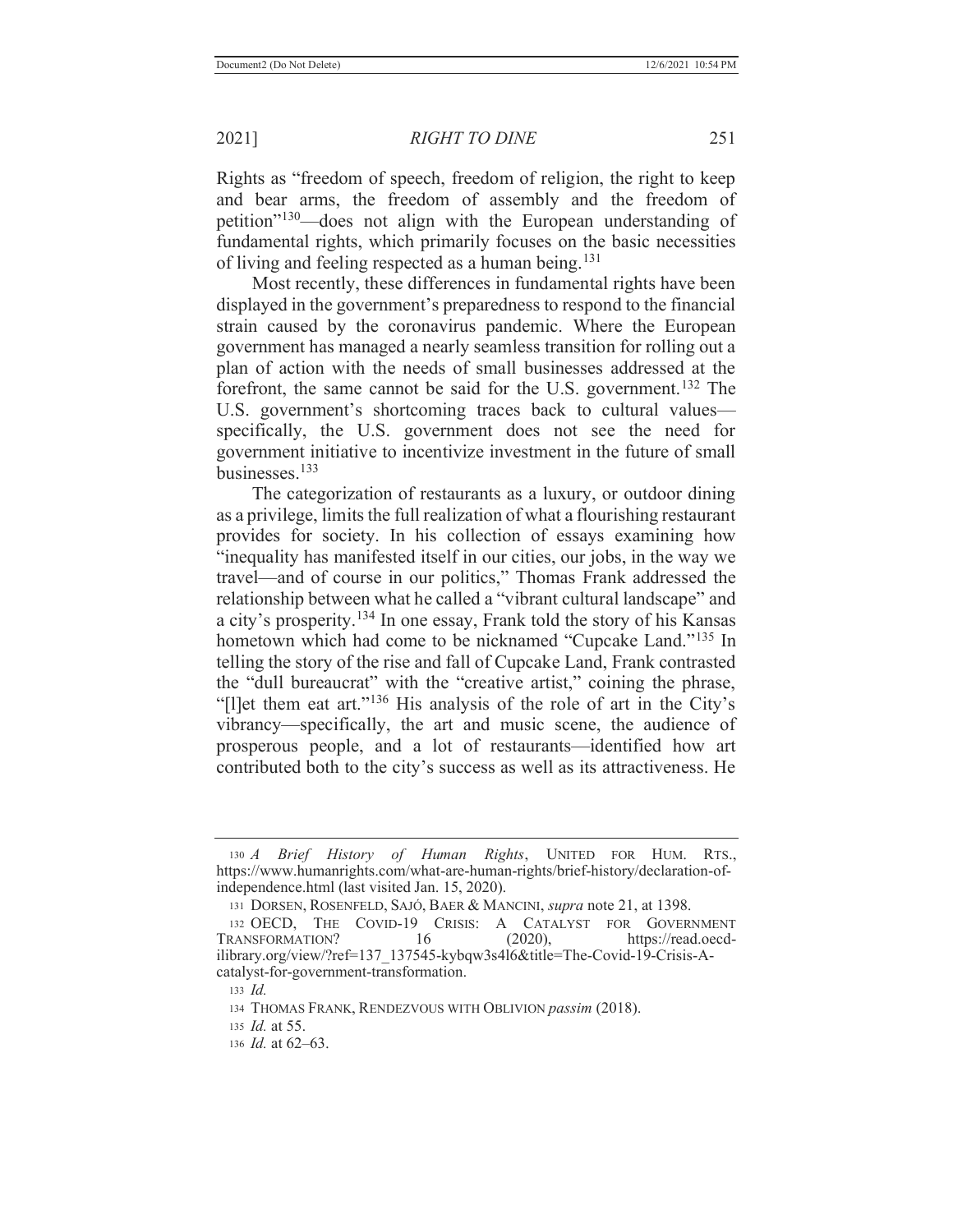perceptively concluded that, in reality, art served as a substitute for compensating people properly.<sup>137</sup>

This role of food in enhancing social experiences is already understood in France. The predicament imposed by the pandemic in Paris is not perfect, but the appreciation of culture—of preserving the aesthetic for its intellectual and psychological benefits—does not have to be taught. It is already inherent in their social values.<sup>138</sup> The vision of the restaurant industry as a beneficiary of affirmative action is rooted in an understanding of the intangible benefits that food provides.139

Governor Cuomo's orders for the return of indoor dining and the conditional permission to reopen indoor dining demonstrate the American focus on enforcement and compliance.<sup>140</sup> A team of four hundred enforcement personnel ensuring compliance renders this a militaristic approach to the preservation of an industry that embodies artistic ideals.141 If restaurants are identified as a known cause for contributing to the spread of the virus, and those who embrace the risk of dining out to experience a taste of normalcy are tagged as contributors to the spread of the virus, it should come as no surprise that an industry largely funded by "labor[s] of love" feels strained by a lack of long-term economic support.<sup>142</sup> Convincing the government to invest in the preservation of the restaurant industry requires an alternative approach to traditional investment initiatives. If the restaurant industry is to be understood as an eligible recipient of affirmative action, it will require a non-linear, non-traditional approach to the economic concepts of cost, worth, equity, risk, and reward—just to name a few.

# *B. A Plea to Order À la Carte*

When COVID-19 first impacted NYC in March 2020, the policy solution of opening streets and sidewalks for outdoor dining during the spring and summer months was positively brilliant.<sup>143</sup> Blocking off

<sup>137</sup> *Id.* at 63.

<sup>138</sup> PARIS, *supra* note 8.

<sup>139</sup> *Id.*

<sup>140</sup> N.Y. STATE OFF. GOVERNOR, *supra* note 93.

<sup>141</sup> *Id.*

<sup>142</sup> *Id.*

<sup>143</sup> Jonathan Bowles, Eric Krebs & Emily Eget, *Surviving the Winter: Helping NYC's Small Businesses in the Months Ahead*, CTR. FOR AN U. FUTURE (Oct. 2020), https://nycfuture.org/research/surviving-the-winter-nyc-small-business.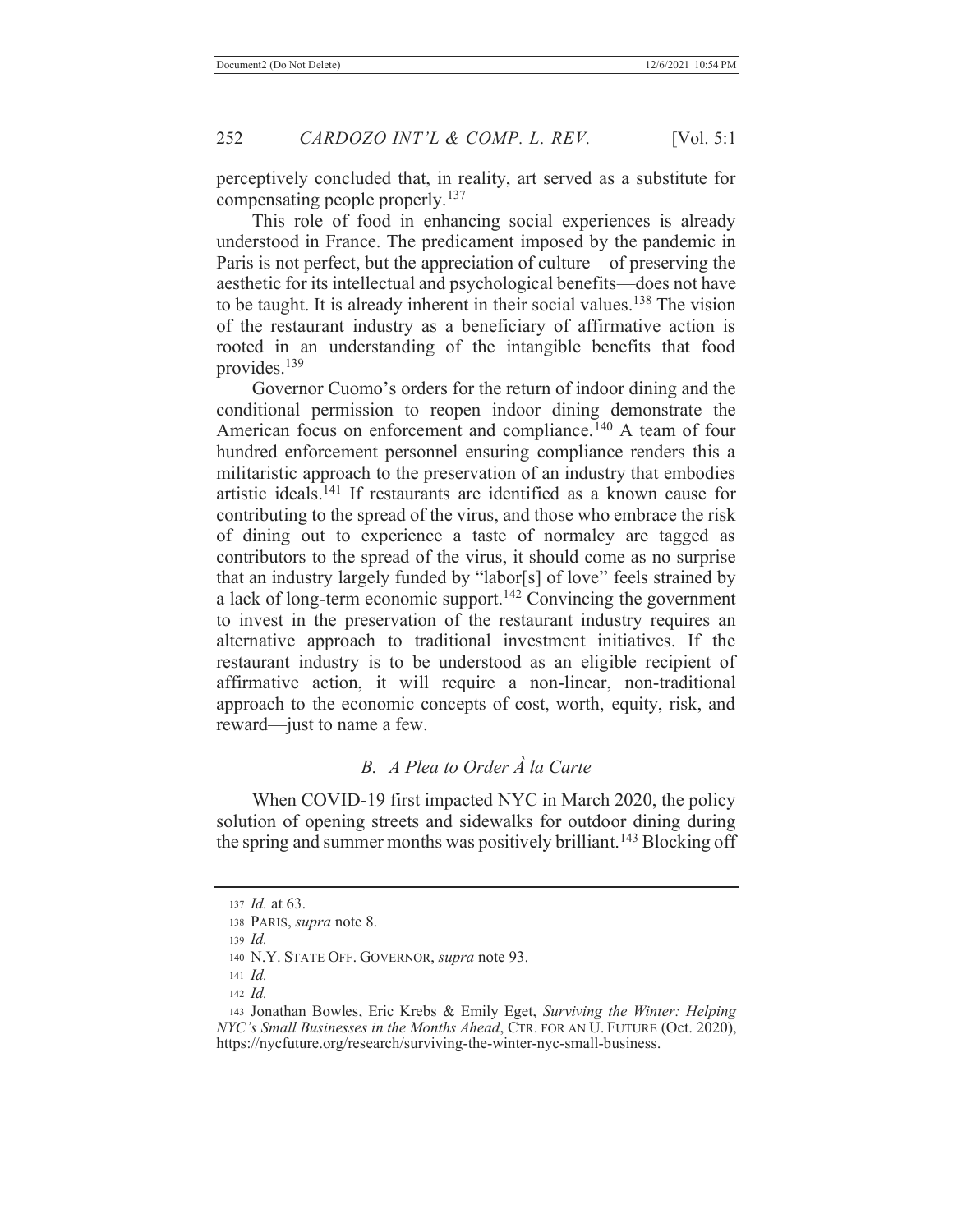streets in Manhattan to dine evoked the charm of travelling to, dare I say, the cobblestone streets of Paris. A summer evening in the West Village, with tables properly spaced out, and diners enjoying meals *pour leur plaisir*, momentarily muted the pain of the pandemic. For a moment, outdoor dining created a renewed sense of hope that NYC could be preserved through its very own "lifeblood."<sup>144</sup>

New York visionaries have an understanding of what needs to be done to help the restaurant scene survive.<sup>145</sup> The New York State Restaurant Association partnered with the National Restaurant Association to develop a roadmap for restaurants' recovery across the state and country.<sup>146</sup> These associations nicknamed their plan the "Blueprint for Restaurant Revival."147 The Blueprint was assembled with input from the restaurant industry itself, and confirmed the need for an additional \$120 billion recovery fund and a second round of PPP funding.<sup>148</sup> While the Blueprint identified what NYC needs to help its restaurant industry survive, the suggestions themselves are somewhat lackluster.

The Real Economic Support That Acknowledges Unique Restaurant Assistance Needed To Survive ("RESTAURANTS") Act, proposed by Oregon Congressman Blumenauer, is a step in the right direction for providing restaurateurs with economic relief.<sup>149</sup> Under the RESTAURANTS Act, (1) grant values would cover the difference between revenues from 2019 and projected revenues through 2020; (2) Restaurant Stabilization Grants would not need to be paid back and funding would be made available through 2020; and (3) eligible expenses would include payroll (not including employee compensation exceeding \$100,000 per year), benefits, mortgage, rent, utilities, maintenance, supplies (including protective equipment and cleaning materials), food, debt obligations to suppliers, and any other

<sup>144</sup> Linda Gaudino, *'Panic is Setting In': A Murky Future Lies Ahead for New York's Restaurant Industry*, NBC (Aug. 25, 2020), https://www.nbcnewyork.com/news/local/panic-is-setting-in-a-murky-future-liesahead-for-new-yorks-restaurant-industry/2584426/.

<sup>145</sup> Bowles, Krebs & Eget, *supra* note 143.

<sup>146</sup> *COVID-19 | Relief Packages*, N.Y. STATE REST. ASS'N, https://www.nysra.org/covid-19-sba-business-resources.html (last visited Jan. 13, 2021).

<sup>147</sup> *Id.*

<sup>148</sup> *Id.*

<sup>149</sup> The Real Economic Support That Acknowledges Unique Restaurant Assistance Needed To Survive ("RESTAURANTS") Act of 2020, H.R. 7197, 116th Cong. (2020).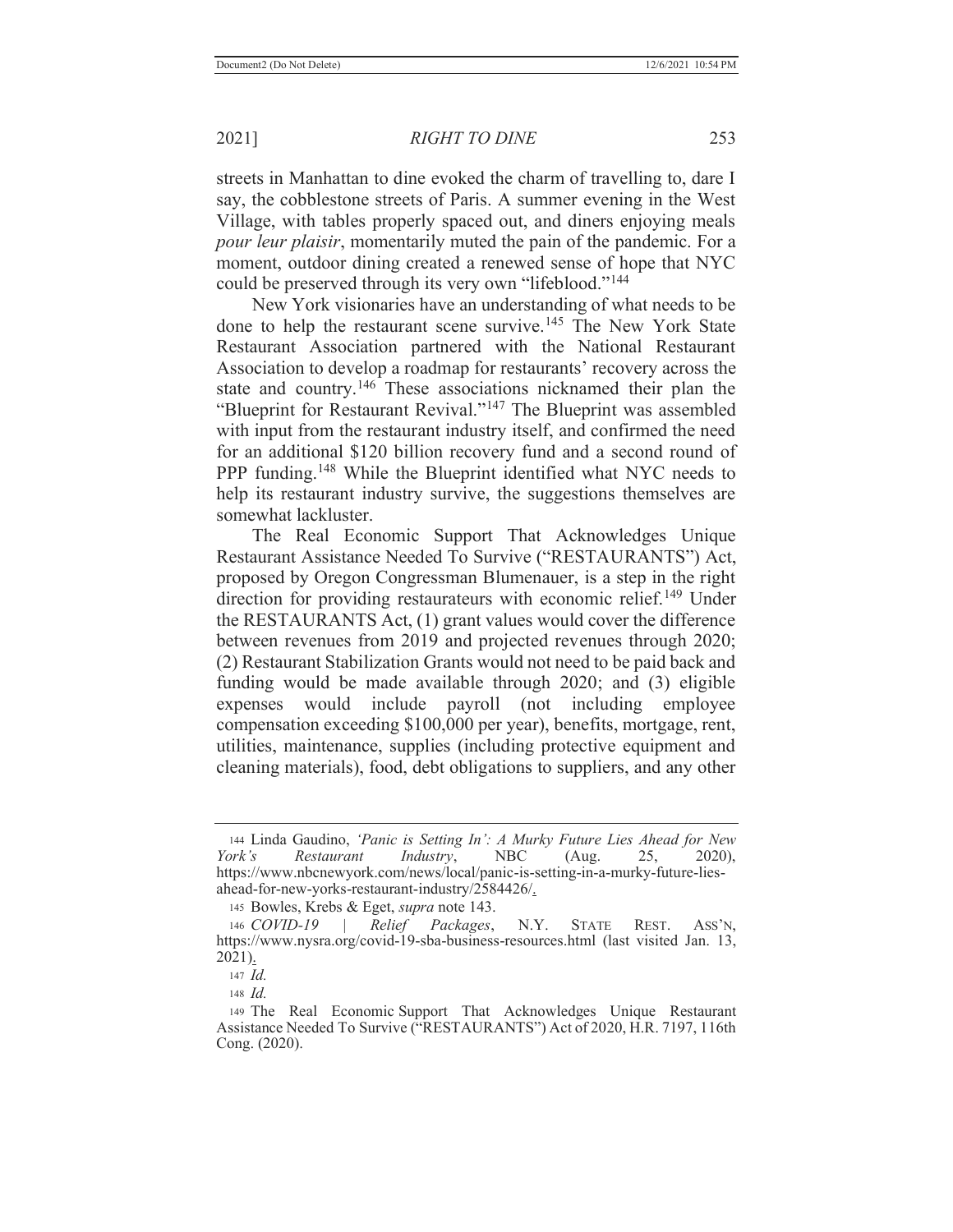expenses deemed essential by the Secretary of the Treasury.<sup>150</sup> However, like the CARES Act, the proposed RESTAURANTS Act would only provide relief through December 31, 2020.<sup>151</sup> Without a plan that includes long-term relief, the hard deadlines imposed on the government's relief efforts will continue to stunt the efficiency of proposed aid packages.152

The focus on drafting a recovery plan for NYC's restaurants finds its meaning in the connection between restaurants and cities and their essential clientele—young, economically successful individuals with a desire to assimilate into a fast-paced, glamorous, and expensive lifestyle historically reserved for the elite.<sup>153</sup> As a result, restaurants have played a key role in America's urban transformation with their ability to "draw the young and highly educated to city centers."154 In this regard, restaurants are a "fundamental social glue" in both their function as a democratized urban amenity, as well as source of social engagement.<sup>155</sup> The unique qualities of a place like NYC have transformed the NYC restaurant business into a business unlike any other in the world.156 Between "the rent structure, the volume of business, minimum wage pay scale, spotlight and notoriety, 3rd party online order, celeb chefs, and delivery platforms, as well as the everincreasing regulation set forth by  $Nyc$ ,<sup> $157$ </sup> operating a restaurant in NYC requires a special level of passion and tenacity not needed anywhere else in the U.S.. Therefore, tailoring a recovery plan for NYC restaurants requires thinking outside the traditional approach intended to serve the needs of restaurants across America in one homogenous swoop.

<sup>150</sup> *Id.*

<sup>151</sup> *Id.*

<sup>152</sup> *Id.*

<sup>153</sup> Eduardo Porter, *If Restaurants Go, What Happens to Cities?*, N.Y. TIMES (Nov. 3, 2020), https://www.nytimes.com/2020/11/03/business/economy/citiesrestaurants.html.

<sup>154</sup> *Id.*

<sup>155</sup> *Id.*

<sup>156</sup> Gary Occhiogrosso, *The New York City Restaurant Business is So Much More Than Just the Center of the Plate*, FORBES (Dec. 20, 2019, 1:51 PM), https://www.forbes.com/sites/garyocchiogrosso/2019/12/20/the-new-york-cityrestaurant-business-is-so-much-more-than-just-the-center-of-the-

plate/?sh=139878d6639c.

<sup>157</sup> *Id.*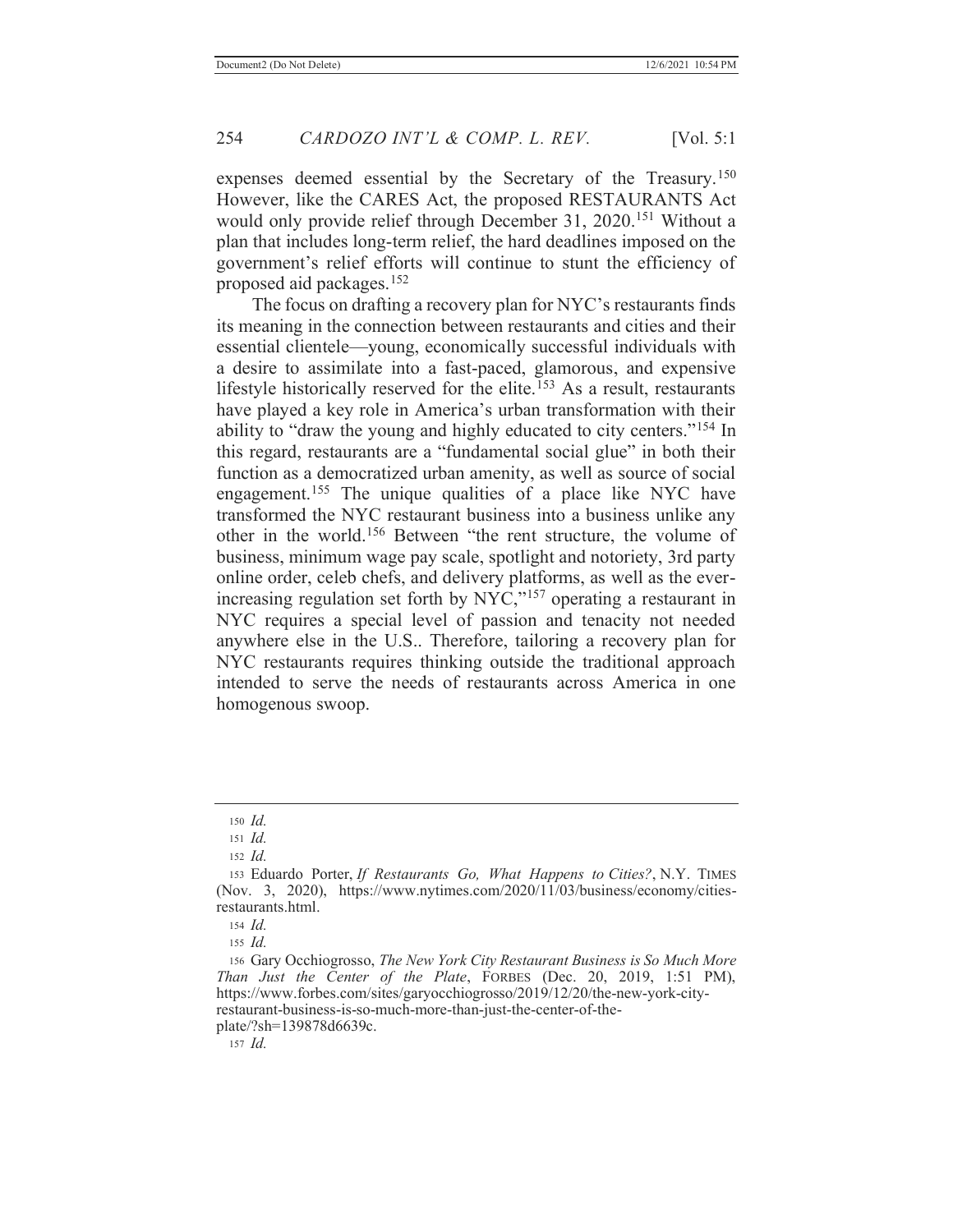### *C. A Palatable Initiative for Relief*

While the demand for government-funded relief for small businesses is a reasonable request, it is difficult to envision the success of such a strategy when the requisite cultural understanding is not present at the legislative level. Furthermore, to expect such a dramatic turnaround during a time of crisis is naïve; deep, systematic change is already challenging without the additional pressure created by an international pandemic. As such, the first steps toward saving small businesses must be taken by individuals who recognize the need for personalized intervention. The Barstool Fund is a prime example. 158

Dave Portnoy, the founder of Barstool Sports, started the Barstool Fund as "an initiative to assist small businesses who have been affected by the COVID-19 pandemic."159 Portnoy took the initiative to save small businesses when NYC, once again, closed indoor dining in the weeks leading up to the 2020 holiday season.<sup>160</sup> Portnoy argued that small businesses had been left behind by the government, whose policies made it nearly impossible for small businesses to continue operating.161 This void in government-sponsored relief created an opportunity for individual philanthropy. The Barstool Fund was created to help businesses with both rent and tax relief, making the only qualification for financial relief that the business continue to pay its employees.162 Once qualified, the Barstool Fund promises to help those businesses on a month-to-month basis until "they are able to survive on their own or COVID's done."<sup>163</sup>

In many ways, the Barstool Fund is the most "New York" approach to financial relief: it is simple, straightforward, and doused with a healthy dose of classic, New York edginess. In a city where pedestrians dictate the driving rules and everyone knows better than everyone, it seems fitting that the first step towards relief was taken by an unfiltered philanthropist, with a part-time hustle as a self-

<sup>158</sup> *The Barstool Fund*, BARSTOOL SPORTS, https://www.barstoolsports.com/thebarstool-fund (last visited Jan. 15, 2021).

<sup>159</sup> *Barstool Sports Raises Millions of Dollars to Help Struggling Small Businesses*, **KENS5** (Dec. 26, 2020), https://www.kens5.com/article/news/health/coronavirus/barstool-sports-raisesmillions-of-dollars-to-help-struggling-small-businesses/512-e413da81-1b09-4140 abf0-862507aa4e36.

<sup>160</sup> *Id.*

<sup>161</sup> *Id.*

<sup>162</sup> *Id.*

<sup>163</sup> *Id.*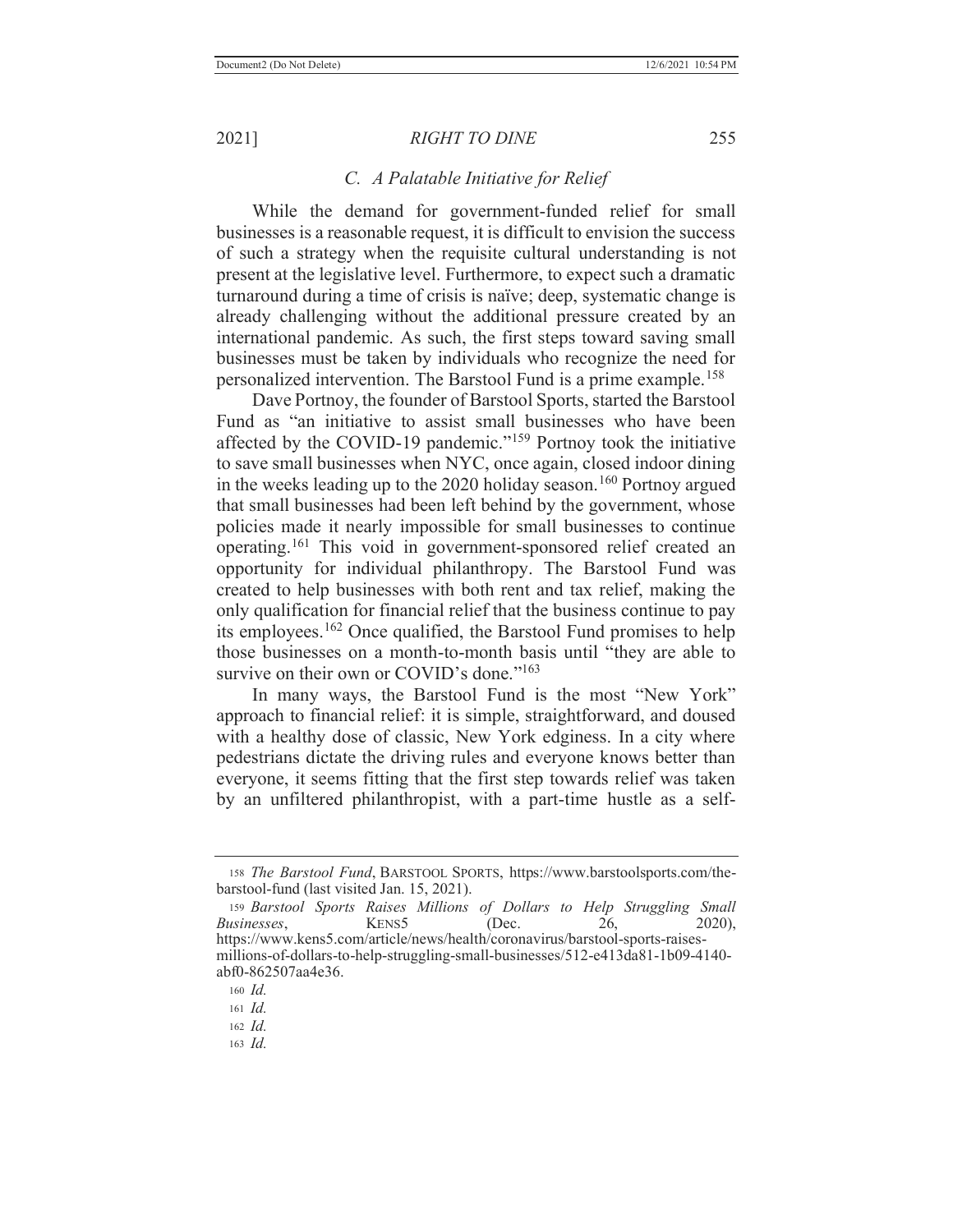certified New York-style pizza expert.<sup>164</sup> Therefore, the success of the Barstool Fund derived from Portnoy's identity as somewhat of a New York legend, which translated to his ability to recognize the needs of small businesses on an individualized level that cannot be matched by government-funded relief.

# *D. A Bouillabaisse of Legislative Relief for NYC's Restaurant Culture*

The culinary traditions of France are steeped in a history rich with appreciation for gastronomic benefits on a transcendental level.<sup>165</sup> Fundamentally, to be French and to love food are the same thing.<sup>166</sup> There is a sense of pride and national fulfillment that accompanies the French reputation as a culture dedicated to its culinary heritage.<sup>167</sup> Arguably, this devotion to excellence in the kitchen translates to other areas of life, including intellectual and political discourse. However, the role of food remains consistent: food should both cure and cultivate.

NYC carries its own reputation regarding the aesthetics and aromatics of a gourmet culture. Beyond the stereotypical understanding of its cuisine as pizza, bagels, cheesecake, and Chinese food,168 the richness of NYC's food culture comes through in the range of ethnicities represented in one city. NYC's status as a "melting pot," where multiple ethnic cuisines come together to represent the city's culinary identity, doubles as a point of geographic pride and cultural complexity.169 As a result, legislative measures intended to provide financial relief from the coronavirus pandemic beg for an intuitive understanding of what it means to be a small business in NYC.

As of December of 2021, the relief measures in place border on enforcement protocols devoid of cultural sensitivity. NYC's reputation as "an international hub" has drawn all sorts of critiques and suggestions about how to best handle the impact of the

<sup>164</sup> *See* ONE BITE, https://onebite.app/restaurant/daves-favorites (last visited Feb. 18, 2021).

<sup>165</sup> Priscilla P. Clark, *Thoughts for Food, I: French Cuisine and French Culture*, 49 FRENCH REV. 32, 32 (1975).

<sup>166</sup> *Id.* at 33.

<sup>167</sup> *Id.*

<sup>168</sup> *Cuisine of New York City*, WIKIPEDIA, https://en.wikipedia.org/wiki/Cuisine\_of\_New\_York\_City (last visited Jan. 15, 2021).

<sup>169</sup> *Id.*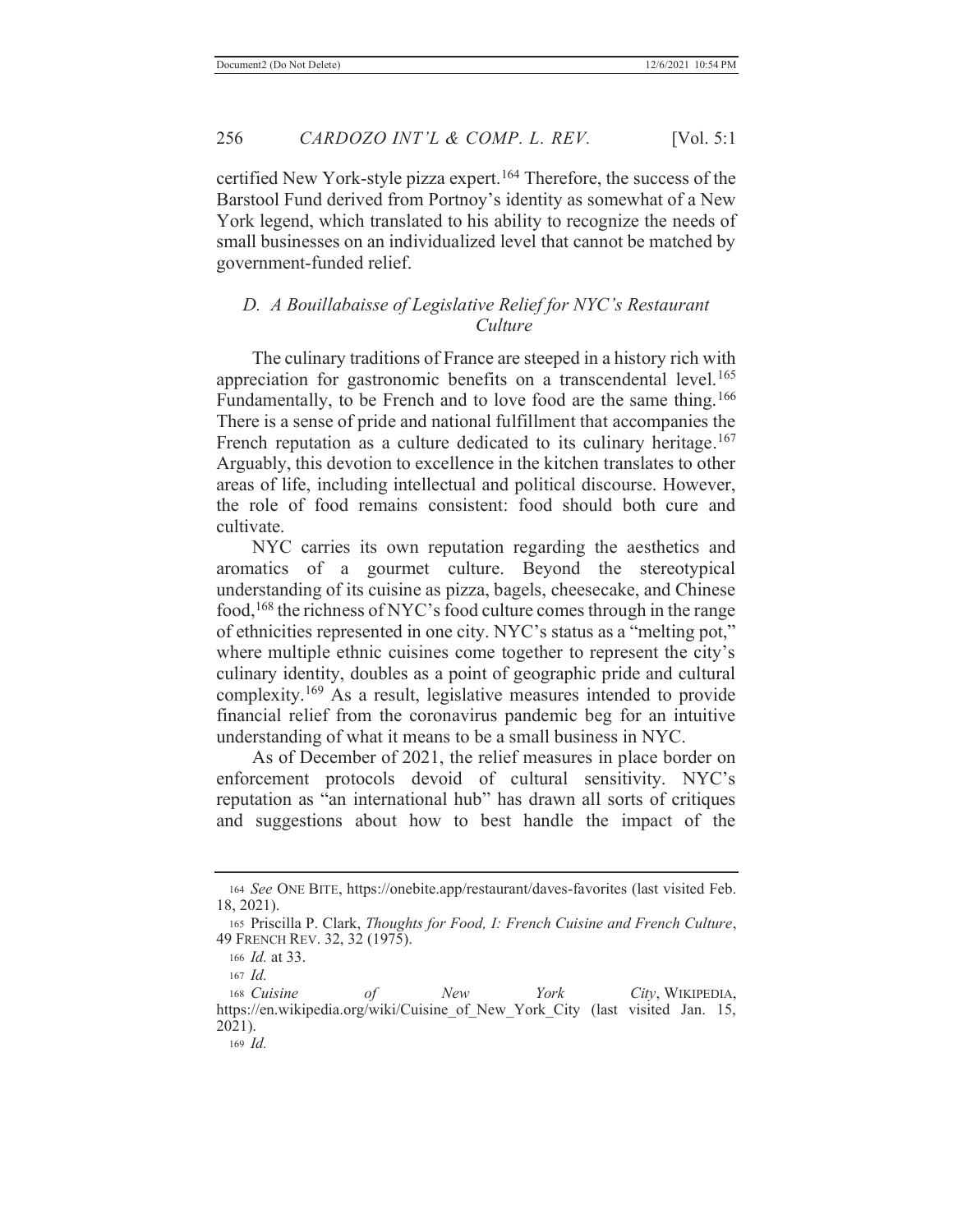coronavirus.170 However, a defining quality of all New Yorkers has been, and continues to be, *our* ability to persevere against all odds.<sup>171</sup>

The French approach to government assistance to ease the financial stress on small businesses is undeniably humanitarian in a way that could only be achieved in a culture where citizens' needs take precedence.172 This kind of self-awareness starts with an understanding of what values make up the national identity. The relationship between the citizen and the state, therefore, operates as a discourse between equals: to recognize the needs of the citizens is to address the needs of the state.<sup>173</sup> As a result, any state measures put in place are prescribed with citizens' needs at the forefront of any legislative initiative.174

While the challenge to curate a European mindset in the U.S. on a federal level could be perceived as a Utopian initiative, the same cannot be said for NYC. For example, Portnoy's decision to start the Barstool Fund using his own money aligns with the European tendency for socialist policies.<sup>175</sup> Of course, as demonstrated through the Barstool Fund, individuals' initiatives are limited in their capacity to provide widespread relief.176 However, at the same time, the Barstool Fund highlights how accessible relief actually is once the cultural understanding is present.<sup>177</sup> The combination of Portnoy's status as an iconic New York figure and his willingness to, quite literally, "put his money where his mouth is" initiated a path to recovery previously delayed by governmental shortcomings.

# V. CONCLUSION

Confinement has led to reflection: self-reflection on who we are. It has raised questions of both identity and community that are usually

<sup>170</sup> Jimmy Vielkind, Joe Palazzolo & Jacob Gershman, *In Worst-Hit Covid State, New York's Cuomo Called All the Shots*, WALL ST. J. (Sept. 11, 2020), https://www.wsj.com/articles/cuomo-covid-new-york-coronavirus-de-blasioshutdown-timing-11599836994.

<sup>171</sup> Corina Knoll, *How New Yorkers Found Resolve After 6 Months of Pandemic Hardship*, N.Y. TIMES (Sept. 23, 2020), https://www.nytimes.com/2020/09/23/nyregion/new-york-city-coronavirus-sixmonths.html.

<sup>172</sup> CONSEIL CONSTITUTIONNEL, *supra* note 15.

<sup>173</sup> *Id.*

<sup>174</sup> *Id.*

<sup>175</sup> Barstool Sports, *supra* note 159.

<sup>176</sup> *Id.*

<sup>177</sup> *Id.*